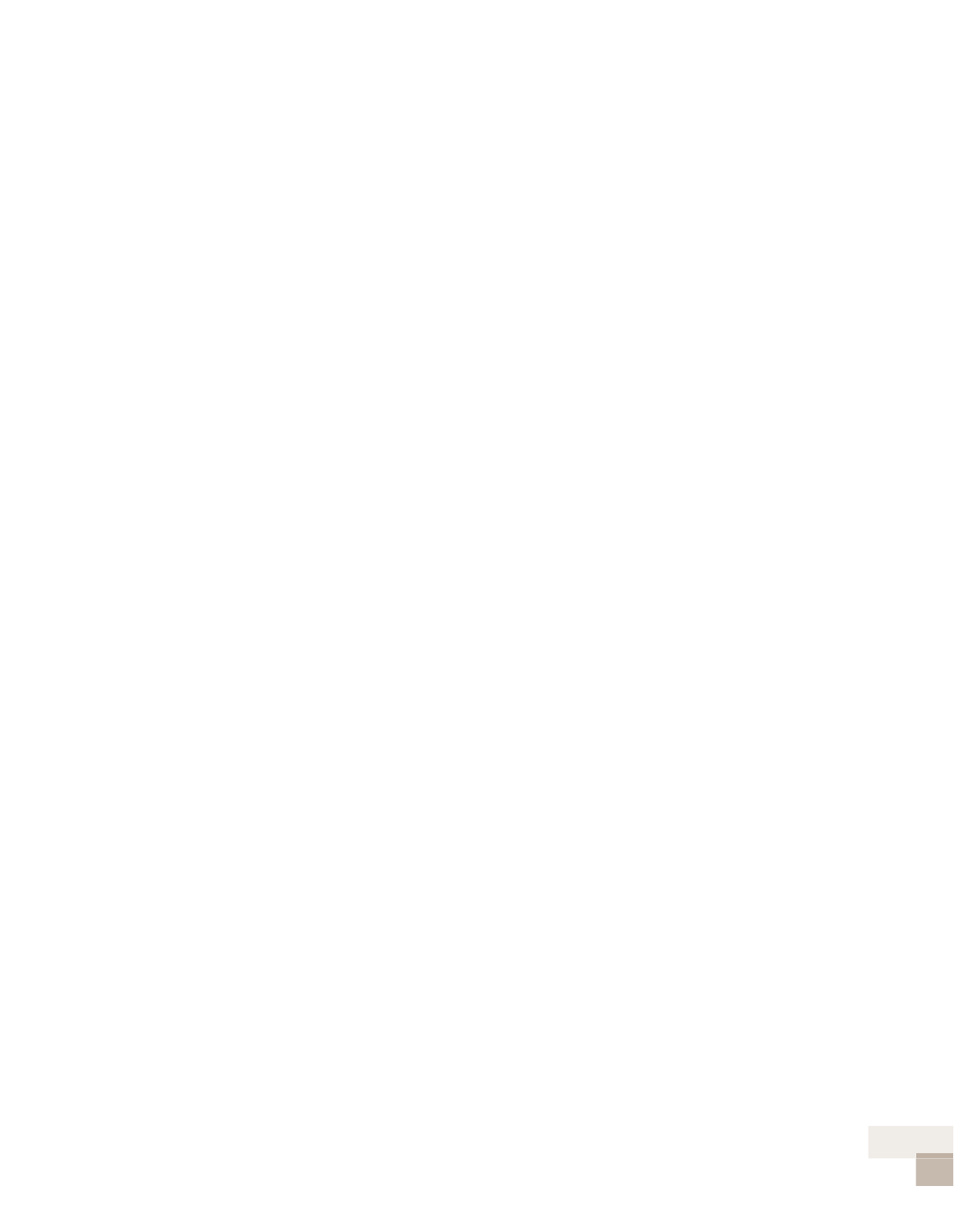# Contents

|    | 5   |
|----|-----|
|    |     |
|    |     |
|    |     |
|    |     |
|    |     |
|    |     |
| 2) |     |
|    | -27 |
|    | 30  |
|    | 32  |
|    |     |
|    | 38  |
|    | 39  |
|    |     |

 $rac{3}{5}$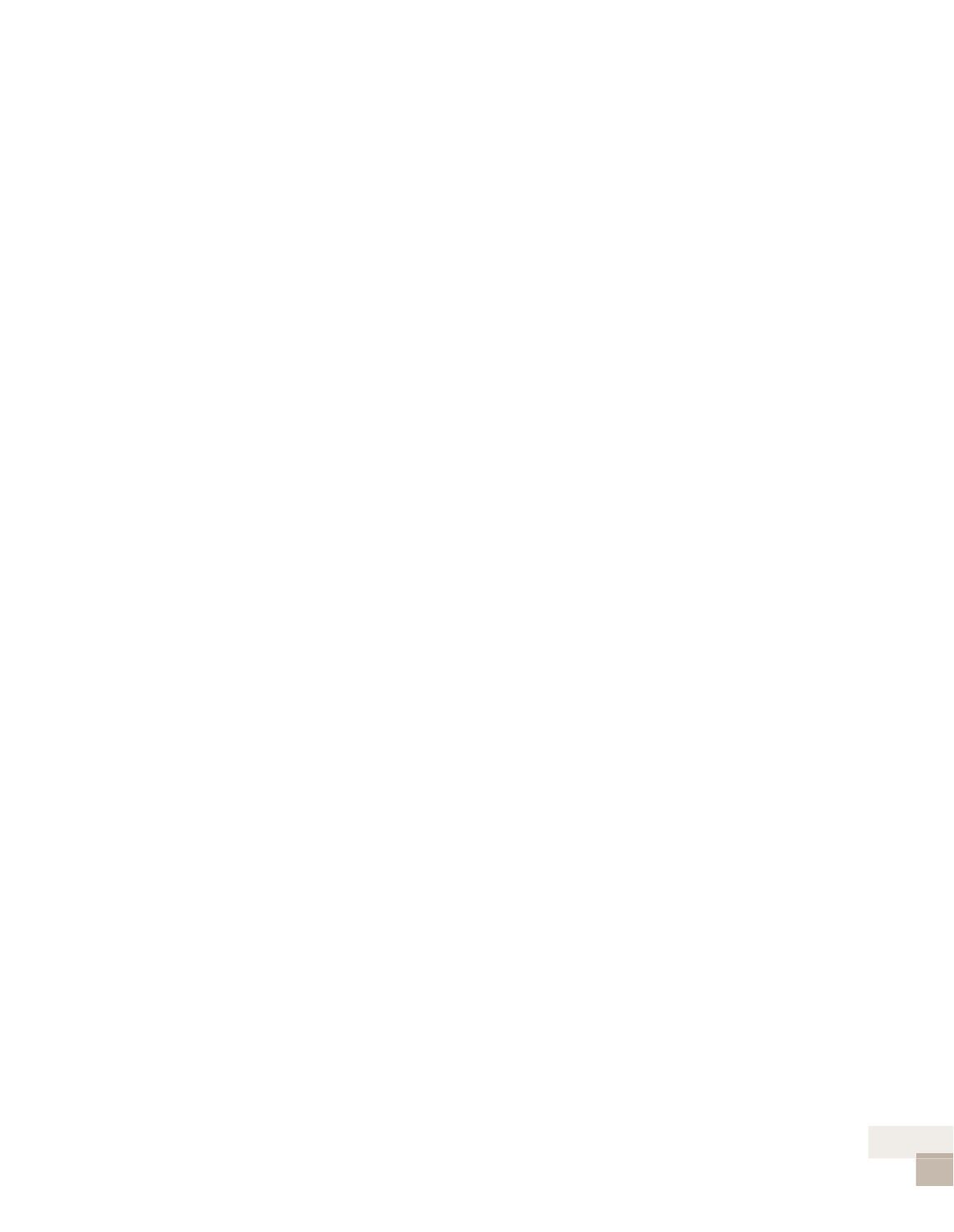

# Foreword

Since their creation in 2000, SALTO-YOUTH Resource Centres have developed and conceptualised strategies, gathered information, regrouped resources and more importantly, disseminated all this through its networks. SALTOs have come to hold a 'hub' position, at the centre of all parties involved – a central point in between institutions, organisations and networks of youth workers.

By supporting National Agencies and other Youth in Action Programme beneficiaries, SALTO-YOUTH indirectly ensures an efficient and coherent decentralised implementation of the Programme and an optimum achievement of results for young people across Europe, the main target audience.

In 2007 the SALTO-YOUTH network had a total of 20 staff members reinforcing the priority areas of the Programme, sharing a common platform of the SALTO website, which in one year has reached more than a million visits.

This report provides a documented record of all SALTO-YOUTH activities for 2007 calendar year. It hopes to display the strength of our network, and showing the breadth and depth of our impact.

We hope you enjoy reading it.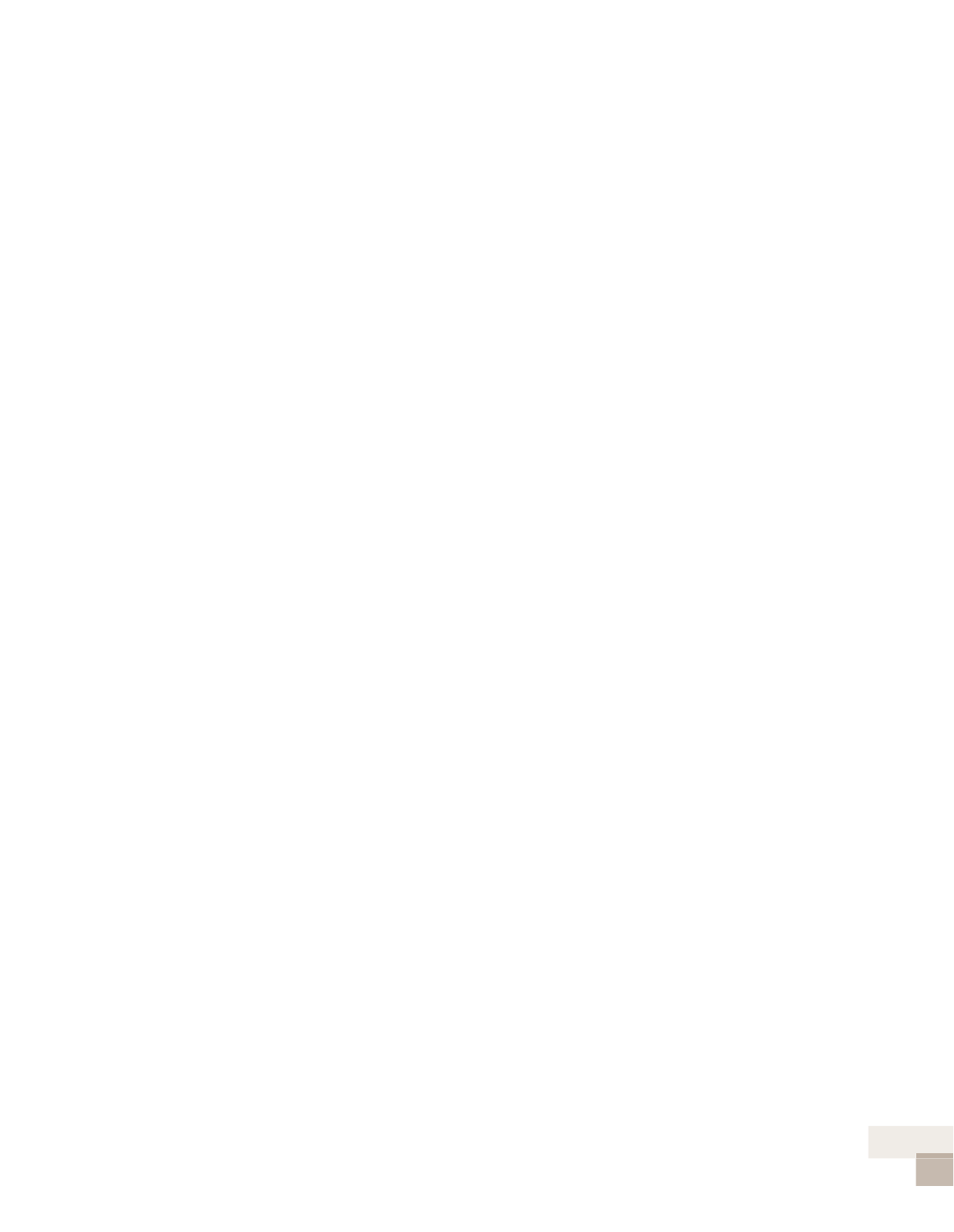# What is SALTO-YOUTH?

SALTO-YOUTH stands for 'Support, Advanced Learning and Training Opportunities' within the European Youth in Action (YiA) Programme of the European Commission (2007-2013).

SALTO-YOUTH is a network of 8 Resource Centres working on European priority areas within the youth field. It provides youth work and training resources and organises training and contact-making activities to support organisations, youth workers and National Agencies responsible for the implementation of the European Youth in Action Programme. SALTO-YOUTH began in 2000 and is part of the European Commission's Training Strategy within the Youth in Action Programme. It works in synergy with other partners in the field.

# SALTO-YOUTH network mission statement

**Together we believe in…** the importance of the values of non-formal education and learning, giving young people opportunities and investing in their future. We espouse the strength of international cooperation both within the network and without, to strengthen solidarity and partnership between all players. We consider the principles of life-long-learning in different fields and using varied approaches to be important, and aim to ensure the quality of our products to underpin the Programme values and priorities. We promote and advocate for respect of social, personal and cultural differences, as well as catering for all levels of need. We aspire to mutual understanding and a united Europe.

#### **Where do we work? What do we do?**

The context of our engagement is the Youth in Action Programme and its projects within which we aim to support qualitative and quantitative development by raising the profile of the main priorities and therefore raising value therein. By encouraging synergy effects and connecting stakeholders, the SALTO-YOUTH Resource Centre network finds resources and offers expertise on an educational and political level, thereby supporting international youth work and policy. Through this offer, we promote the SALTO-YOUTH Resource Centres network to be useful, visible and recognised.

**We operate together as a network in order to…** provide support, quality and development to the products that we offer, promoting our services to support the National Agencies network of the Youth in Action Programme and beyond. Our network ensures strength; allows us to be more efficient, and to coordinate and improve our work in a complementary and coherent manner.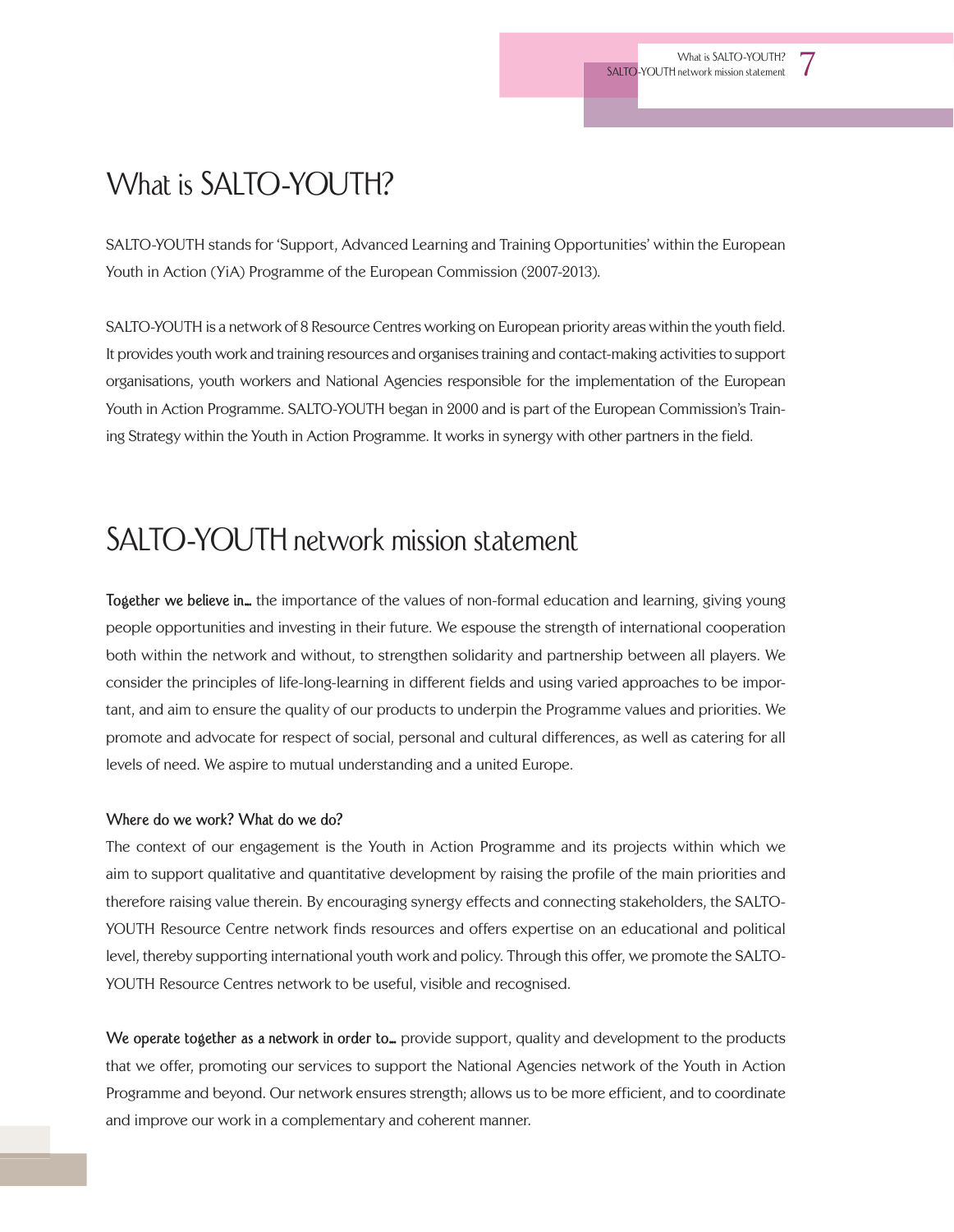**We work together…** in a transparent and dedicated way with mutual respect and partnership, aiming for a win-win result in our relationships with partners. We try to be effective, efficient and efficacious through our commitment to optimise our strengths and competences. We take account of stakeholder's needs; share tools, resources, information and openly communicate in our professional approach.

## What do we do?

SALTO-YOUTH looks from a **European perspective**. We support the Programme's objectives and Actions to ensure the learning reaches those who have need of it. We give added value to the stakeholders of the Youth in Action Programme, develop and implement European solutions for challenges.

SALTO-YOUTH gathers many forms of **documentation**, resources and information, as the name 'Resource Centres' suggests, and disseminates them to the appropriate clients and users that have need of them.

SALTO-YOUTH organises European wide **events** that bring together many actors from the field to discuss and exchange, to be updated of latest developments, to inspire and inform political developments, to motivate and to create more visibility. SALTO-YOUTH also collaborates with other agencies and institutions to work in partnership as participants in European level discussions relevant to the themes in which we work.

We organise residential **training** activities in different locations in Europe, and beyond, in cooperation with other agencies and local partners. A training activity aims to develop the skills, knowledge and attitudes of the participants, who in turn will proliferate the learning to a wider audience in the field of international youth work.

We provide spaces and events for stakeholders to debate, share practice, develop policy, evaluate and plan for the future. These can be described as **seminars**, partner-finding activities and conferences.

We provide tools and services through the **SALTO-YOUTH website** that were demanded directly by the target audience, and currently appreciated and implemented, shown by the figure of more than a million visitors in 2007. Databases which are interactive, searchable and user-friendly provide contact and knowledge in areas such as Tools and Methods, Trainers and the Training Calendar.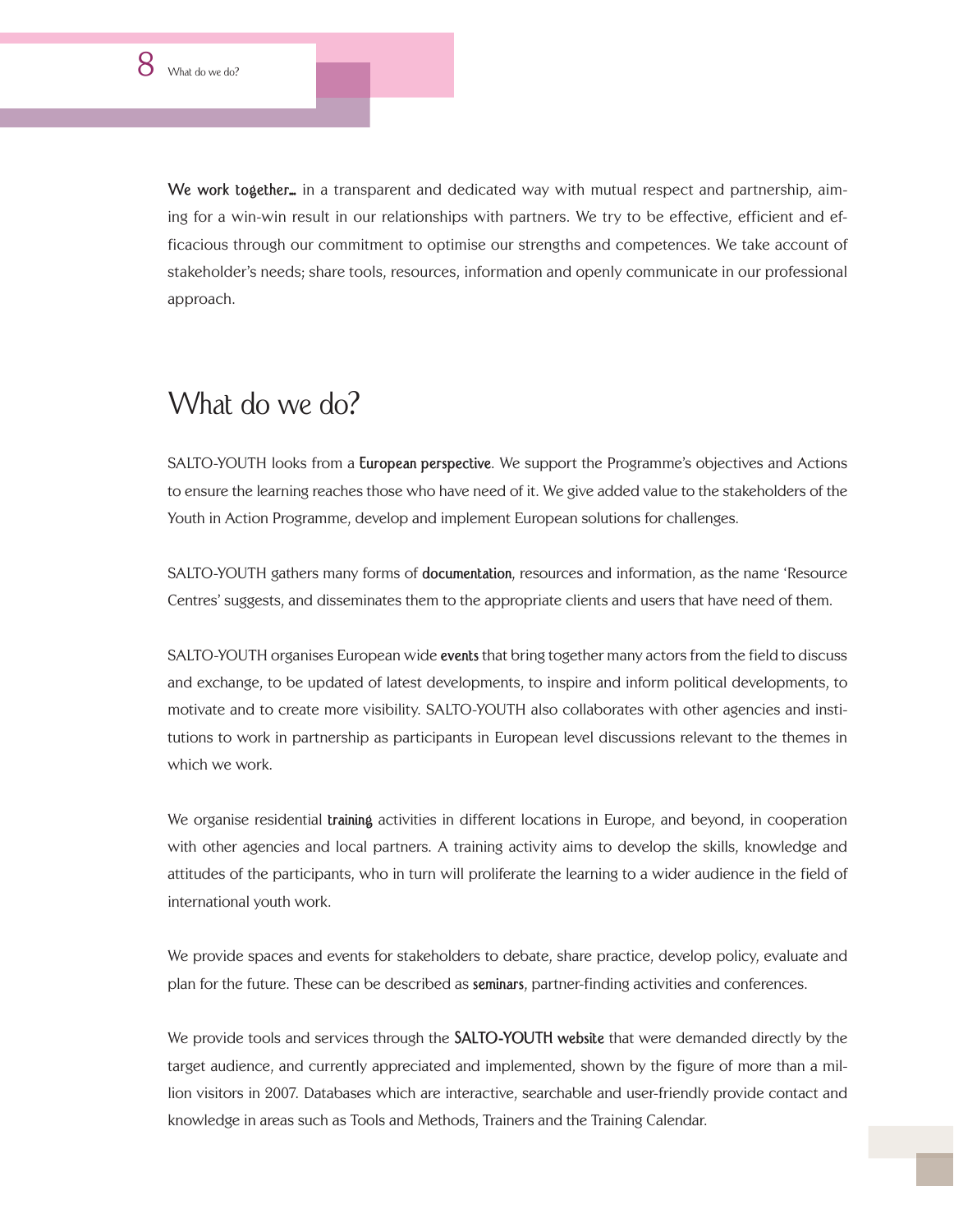

Our privileged position between all the actors in the Youth in Action Programme ensures a neutral platform for gathering needs and proposing innovative and constructive initiatives within considered strategies and objectives.

#### **Some of the youth work tools developed by SALTO-YOUTH:**

- **European Training Calendar www.salto-youth.net/training/** Look for training opportunities in youth work all over Europe OR offer your training course or seminar online to find participants
- **Toolbox for Training www.salto-youth.net/toolbox/**

international youth trainers can promote themselves online.

 Find methods and resources for training in European youth work OR share your training materials with the rest of Europe

**Trainers Online for Youth in Action** – **www.salto-youth.net/toy/** Find experienced trainers for your youth training course via our online TOY database OR

#### **SALTO RESOURCE CENTRES**

The **SALTO Cultural Diversity Resource Centre** name used to be Anti-Racism and Tolerance. Now we changed it to reflect our work to support and encourage something positive. We provide training, learning and resources for youth leaders across Europe looking at culture, identity, faith, ethnicity etc. Learning how to live and work with difference, taking intercultural learning that one step further. **www.salto-youth.net/diversity**

The **SALTO Eastern Europe and Caucasus Resource Centre** aims at raising visibility and awareness of the YiA Programme opportunities in Eastern Europe and Caucasus (EECA) and at promoting and developing cooperation between youth organisations from Programme and EECA Neighbouring Partner Countries (i.e. Armenia, Azerbaijan, Belarus, Georgia, Moldova, Russian Federation, Ukraine). **www.salto-youth.net/eeca/** 

The **SALTO Euromed Resource Centre** aims to enhance cooperation in youth work between the two sides of the Mediterranean sea. Accordingly we run specific international training courses and events, product educational materials as well as disseminate good practices in youth work. Further information at **www.salto-youth.net/euromed/**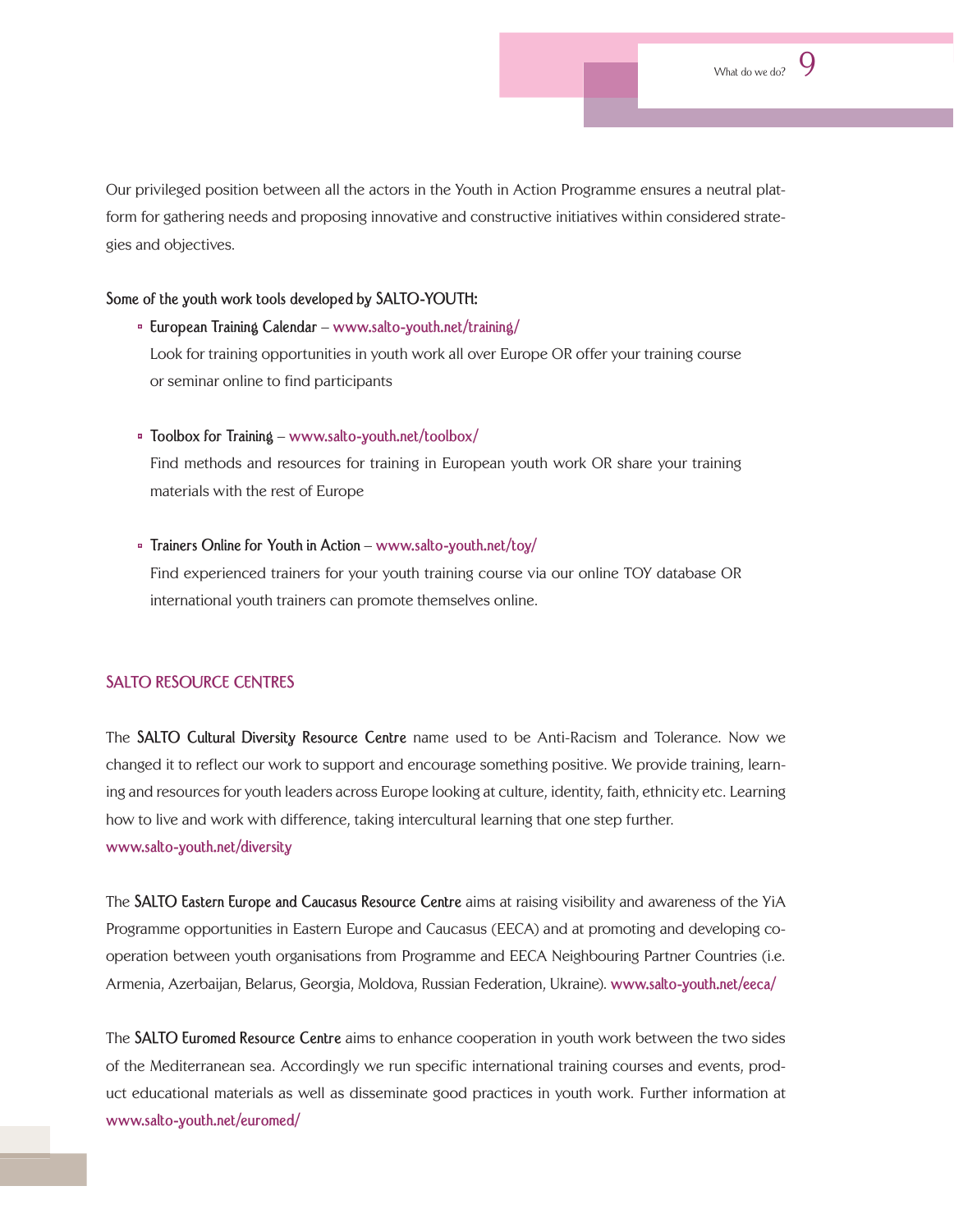Everybody should be able to participate! The **SALTO Inclusion Resource Centre** trains youth workers and National Agencies to set up or coach international Inclusion projects involving young people with fewer opportunities. Our practical publications and methods make it easier to include ALL young people in the Youth in Action Programme. SALTO Inclusion actively promotes inclusive approaches in youth work and projects in Europe. **www.salto-youth.net/inclusion/** 

The aim of the **SALTO Information Resource Centre** is to develop and facilitate communication among the National Agencies and the SALTO centres, and with the Commission (DG EAC). The main tool for doing this is Youthnet, an intranet website. We also organise an annual staff seminar for information officers from each National Agency. **www.salto-youth.net/irc/** 

One of the priorities of the Youth in Action Programme is the participation of young people in democratic life. In order to ensure that this dimension is taken into consideration in each country, the **SALTO Participation Resource Centre** provides information, tools and training to sustain Youth Initiatives and Democracy projects. It also operates actively to enhance a transnational partnership under this theme. **www.salto-youth.net/participation/**

The **SALTO South East Europe Resource Centre** aims to facilitate and increase the participation of the countries of South East Europe in the Youth in Action Programme through dissemination of information, seminars and training activities and assistance in finding partners between Programme Countries and the region. **www.salto-youth.net/see/** 

The **SALTO Training and Cooperation Resource Centre** supports the National Agencies for Youth in Action in developing the quality of their training strategies and courses. More information at **www.salto-youth.net/trainingandcooperation/** To foster the recognition of non-formal learning within Youth in Action, we develop and implement Youthpass, a European level validation instrument. More information at **www.youthpass.eu**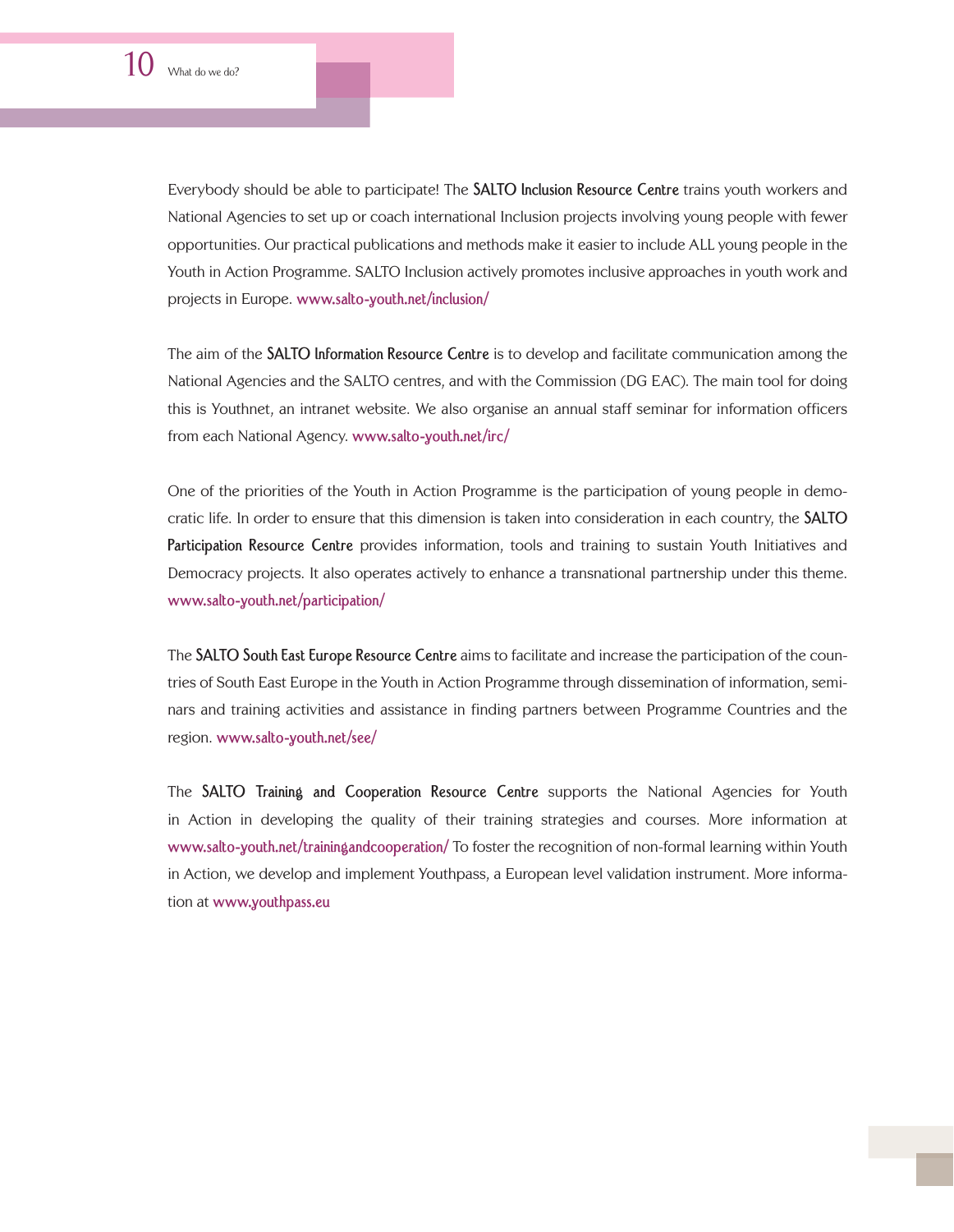## Youth in Action Programme, a brief introduction

**http://ec.europa.eu/youth/index\_en.html** 

**Youth in Action** is the Programme the European Union has set up for young people. It aims to inspire a sense of active European citizenship, solidarity and tolerance among young Europeans and to involve them in shaping the Union's future. It promotes mobility within and beyond the EU's borders, non-formal learning and intercultural dialogue, and encourages the inclusion of all young people, regardless of their educational, social and cultural background.

By Decision N° 1719/2006/EC of 15 November 2006<sup>1</sup>, the European Parliament and the Council adopted the Youth in Action Programme for the period 2007 to 2013 which put into place the legal framework to support non-formal learning activities for young people.

The **Youth in Action** Programme makes an important contribution to the acquisition of competences and is therefore a key instrument in providing young people with opportunities for non-formal and informal learning with a European dimension. It contributes to the fulfilment of the aims set out in the revised Lisbon Strategy**<sup>2</sup>** and the European Youth Pact**<sup>3</sup>** . It also supports the Framework of European Cooperation in the youth field**<sup>4</sup>** and the Commission's Plan D for Democracy, dialogue and debate**<sup>5</sup>** , being an important instrument in view of reinforcing the active citizenship. It aims to respond at European level to the needs of young people from adolescence to adulthood.

The **Youth in Action** Programme builds on the experience of the previous "Youth for Europe" Programme (l989-1999), the European Voluntary Service (1996-1999) and the YOUTH Programme (2000-2006). It has been adopted after a wide consultation with the different stakeholders in the youth field. An interim evaluation of the YOUTH Programme was carried out in 2003, receiving input from a wide variety of specialists, stakeholders and individuals involved in the Programme. An ex ante evaluation was also used in the process of construction of Youth in Action.

 <sup>1</sup> OJ L 327 of 24 November 2006.

 <sup>2</sup> Working together for growth and jobs. A new start for the Lisbon Strategy, COM (2005) 24 of 2 February 2005.

 <sup>3</sup> Annex 1 of Presidency Conclusions of the European Council, Brussels, 22 and 23 March 2005.

 <sup>4</sup> Council Resolution (2002/C 168/02) of 27 June 2002 regarding the framework of European co-operation in the youth field, OJ C 168 of 13/7/2002, pp. 2-5.

 <sup>5</sup> COM (2005) 494 final of 13 October 2005.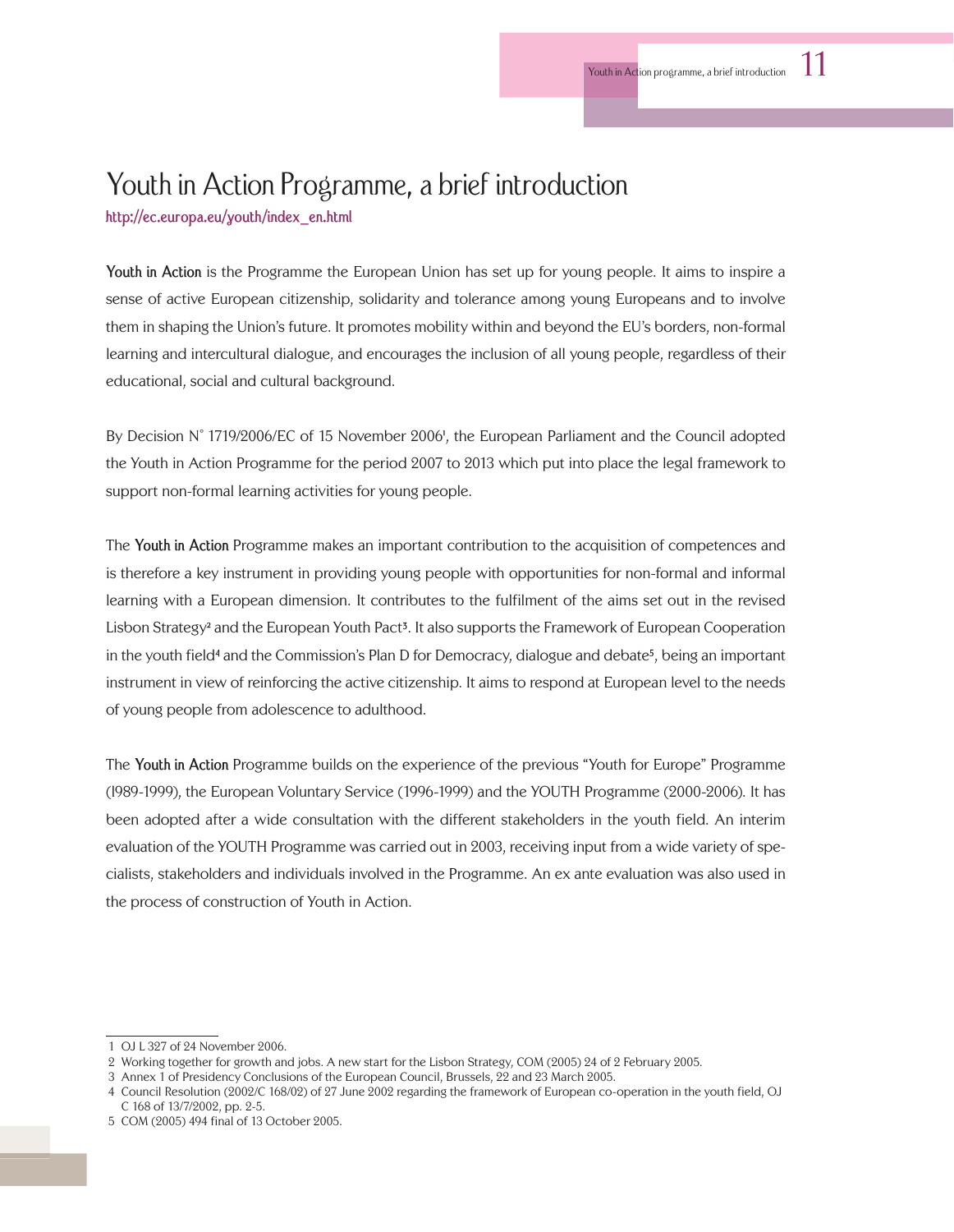The general objectives stated in the legal basis of the **Youth in Action** Programme are the following:

- Promote young people's active citizenship in general and their European citizenship in particular;
- Develop solidarity and promote tolerance among young people, in particular in order to foster social cohesion in the European Union;
- Foster mutual understanding between young people in different countries;
- Contribute to developing the quality of support systems for youth activities and the capabilities of civil society organisations in the youth field;
- Promote European cooperation in the youth field.

In another way to explain it, the Youth in Action Programme provides the following opportunities and projects that young people can participate in:

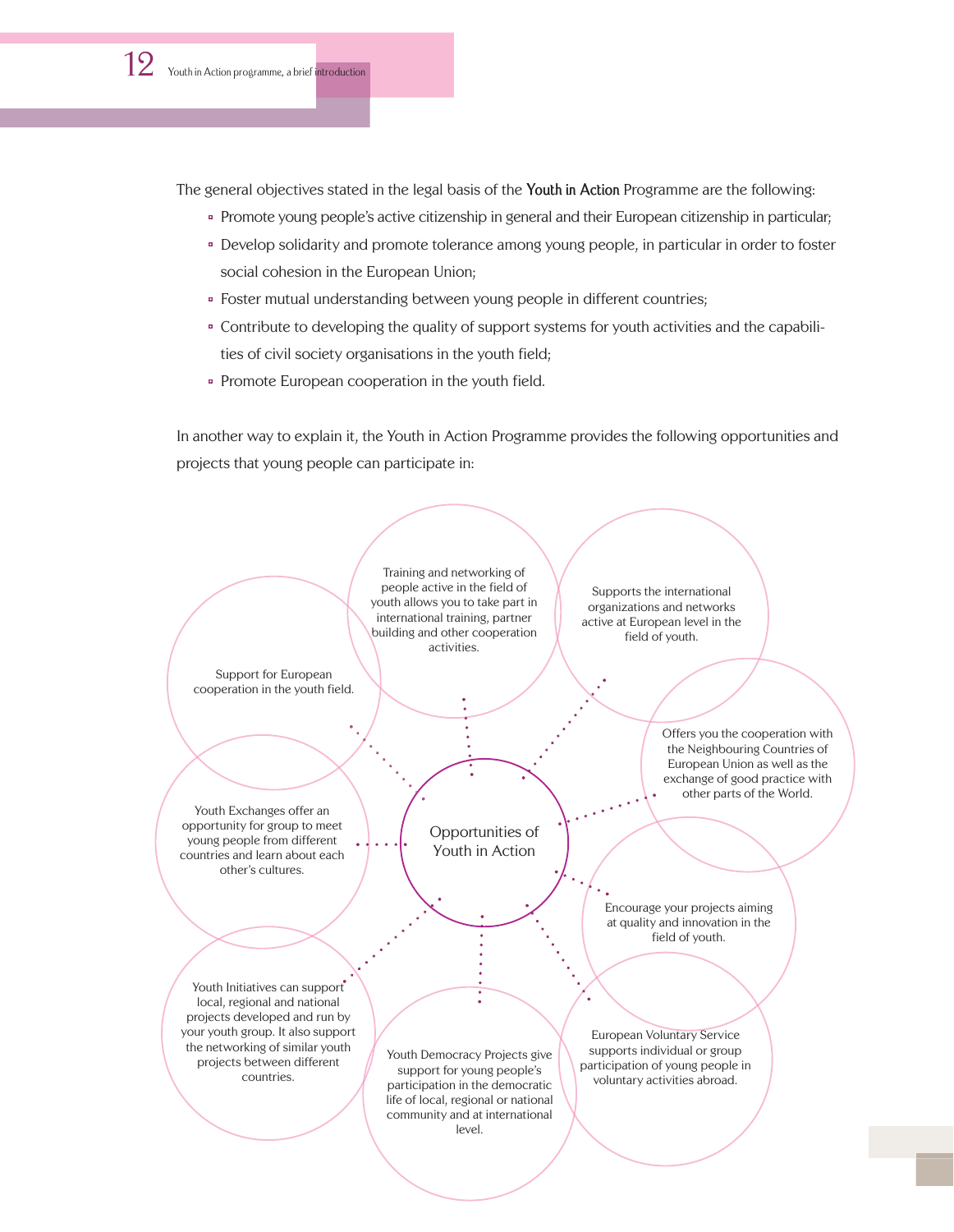# SALTO - YOUTH, What difference has it made in 2007?

What you will find in this publication are details of activities which the whole SALTO-YOUTH network has carried out in 2007. Each activity has had a primary objective linked to a specific priority area. However, everything that we produce as a network also, by definition, incorporates many other learning points as well. A training course on a theme will not only increase knowledge of a priority of the Programme it will also aim to:

- increase cooperation and networking between participants,
- inform on the Actions of the YiA Programme,
- <sup>n</sup> share practice,
- implement the activity as a good role model example of international projects,
- use the local environment as a tool for learning and to multiply the impact to the local community
- provide a space for development of competences of the participants on a personal and professional level,
- share and develop methods appropriate for international youth work projects etc.

For ease of reading, the activities have been distributed according to 8 titles.

- **1** Valuable
- **2** Constructive
- **3** Sustainable
- **4** Tools
- **5** Effectiveness
- **6** Reinforcement
- **7** Impact
- **8** Expertise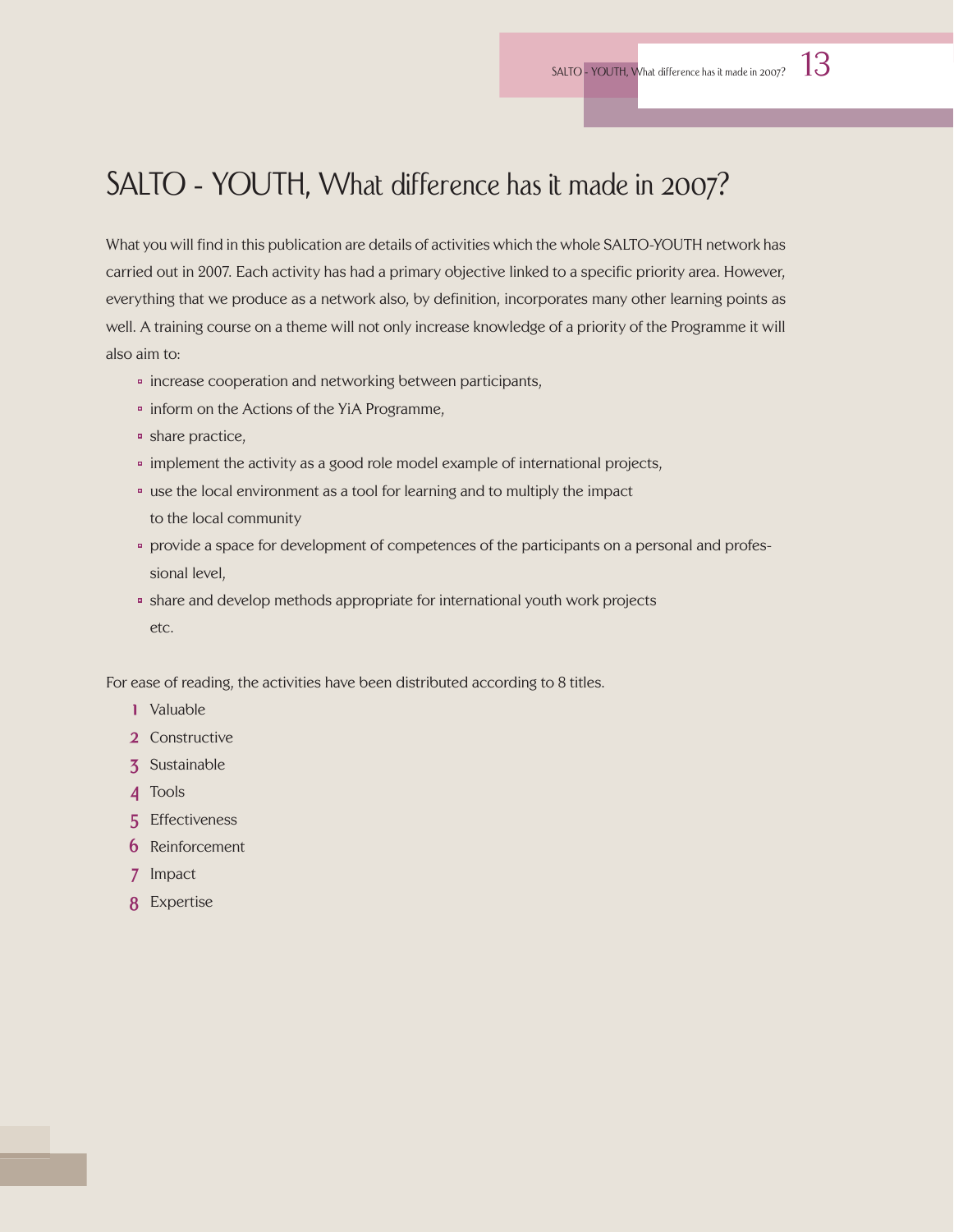## 1) Valuable: Permanent priorities of the YiA Programme

The Youth in Action Programme has four permanent priorities that are the cornerstones of its work. They are embedded in almost every activity, every action, every granted project. To ensure the intense focus on these foundation blocks, the SALTO-YOUTH network has delivered several activities this year, ranging from training on issues related to identity, belief, faith and religion; to looking at how to overcome the challenges of youth work in both urban and rural areas; to supporting the awareness of European Citizenship. Focusing on issues such as minorities, or looking at the relation between cultures in Europe, or understanding how young people can participate more as a citizens in Europe, all these SALTO-YOUTH courses contribute to the overall implementation of the Youth in Action Programme priorities.

#### **Participation of young people**

A main priority of the Youth in Action Programme is the participation of young people in democratic life. The overall objective for participation is to encourage young people to be active citizens. This objective has the three following dimensions, laid down in the Council resolution on the common objectives for participation by and information for young people<sup>6</sup>:

- to increase the participation by young people in the civic life of their community;
- to increase participation by young people in the system of representative democracy; and,
- greater support for various forms of learning to participate.

Projects funded under the Youth in Action Programme should reflect these three dimensions by using participation as a pedagogical principle for project implementation.

#### **Cultural Diversity**

The respect for cultural diversity together with the fight against racism and xenophobia are priorities of the Youth in Action Programme. By facilitating joint activities of young people from different cultural, ethnic and religious backgrounds, the Programme aims to develop the intercultural learning of young people.

As far as the development and implementation of projects are concerned, this means that young people participating in a project should become aware of its intercultural dimension. The project should stimulate awareness and reflection on the differences in values. Young people should be supported to respectfully and sensitively challenge viewpoints that perpetuate inequality or discrimination. Furthermore, intercultural working methods should be used to enable project participants to participate on an equal basis.

<sup>6</sup> Council Resolution (2003/C 295/04) of 25 November 2003, OJ C 295 of 5.12.2003, pp. 6-8.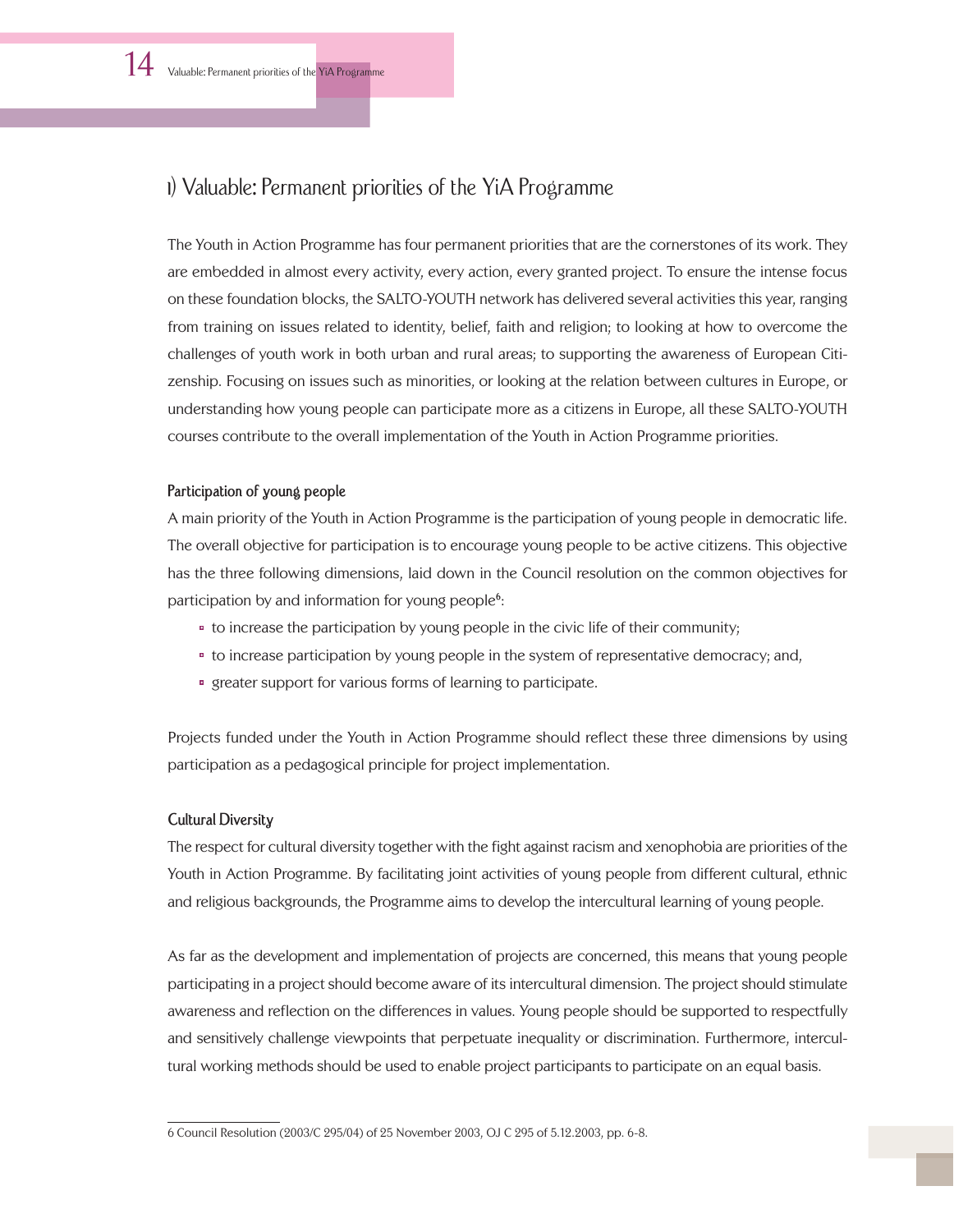#### **Inclusion of young people with fewer opportunities**

An important priority for the European Commission is to give access to all young people, including young people with fewer opportunities, to the Youth in Action Programme.

Young people with fewer opportunities are young people that are at a disadvantage compared to their peers because they face one or more of the situations and obstacles mentioned in the non-exhaustive list below. In certain contexts, these situations/obstacles prevent young people from having effective access to formal and non-formal education, trans-national mobility and from participation, active citizenship, empowerment and inclusion in society at large.

Youth groups and organisations should take appropriate measures to avoid exclusion of specific target groups. However, it is possible that young people confronted by one specific situation/obstacle face a disadvantage compared to their peers in one country/region, but not in another one. The Youth in Action Programme is a Programme for all, and efforts should be made to include young people with special needs.

Beyond accessibility to all, the Youth in Action Programme also aims at being a tool to enhance the social inclusion, active citizenship and employability of young people with fewer opportunities and to contribute to social cohesion at large.

#### **European citizenship**

Making young people aware that they are European citizens is a priority of the Youth in Action Programme. The objective is to encourage young people to reflect upon European topics and to involve them in the discussion on the construction and the future of the European Union. On this basis, projects should have a strong "European dimension" and stimulate reflection on the emerging European society and its values.

European dimension is a broad conceptual term. To reflect such dimension, a Youth in Action project should offer young people the opportunity to identify common values with other young people from different countries in spite of their cultural differences.

Projects should also stimulate young people to reflect on the essential characteristics of European society and, above all, should encourage them to play an active role in their communities. To feel European, young people must become aware of the fact that they play a role in the construction of the actual and future Europe. Therefore, a project with a European dimension should then not only "discover" Europe, but it should also and most importantly aim to build it.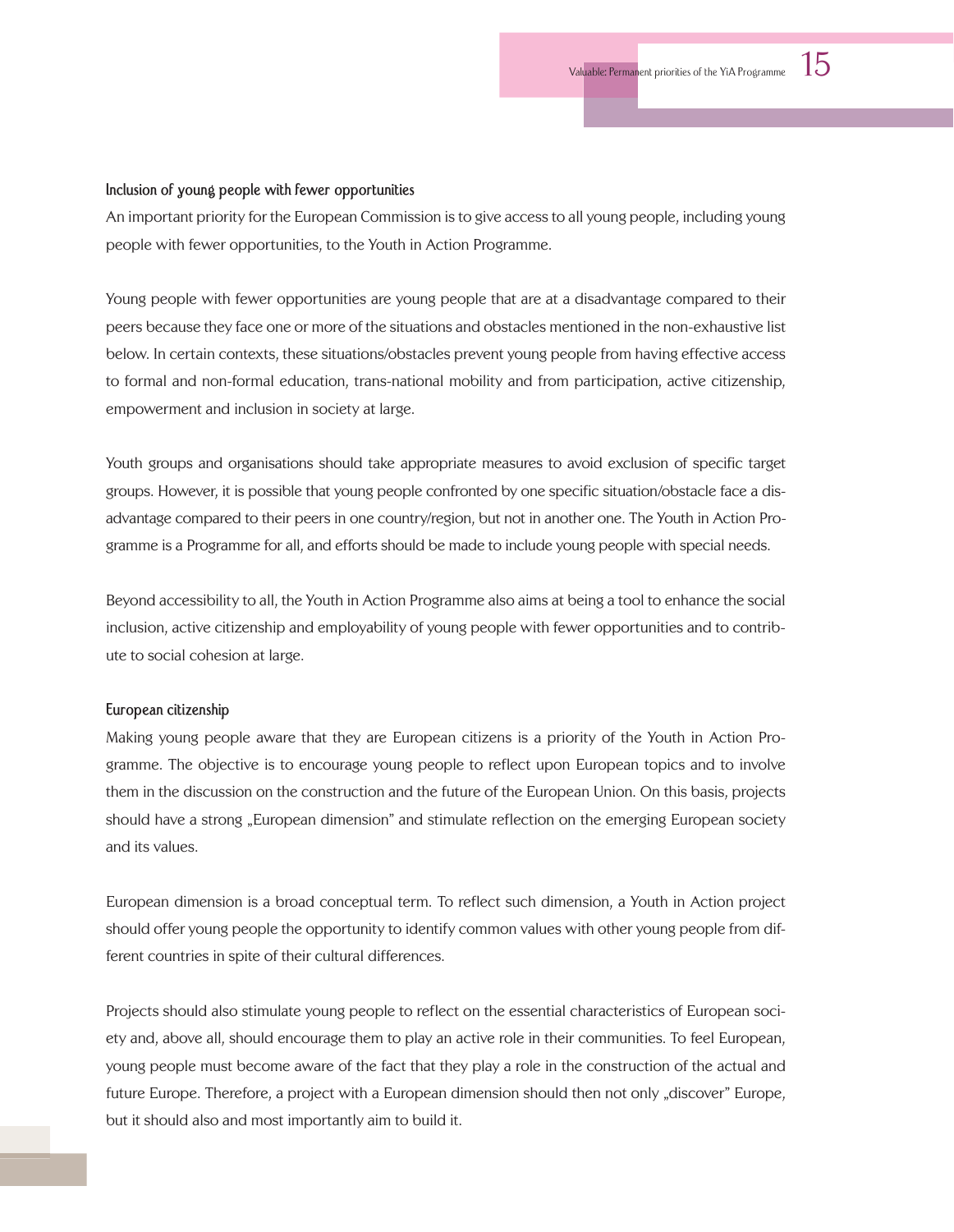16 Valuable: Permanent priorities of the YiA Programme



Faith & Dialogue Training Course **21-28 April 2007, Belfast UK**

The main objective of this six day training course was to increase awareness and understanding of key concepts (such as faith, religion, dialogue and identity) and how they influence dialogue and interaction in a diverse community. This course helped participants to be more conscious about the influence faith has on identity; to identify and overcome challenges / difficulties / barriers to dialogue and to take initiative and learn new approaches in handling activities with diverse groups. Organised by SALTO Cultural Diversity and the UK National Agency (Youth Council Northern Ireland). A joint educational report on Faith, Religion and Dialogue is being printed at the beginning of 2008 by SALTOs Cultural Diversity, Euromed and EECA. **www.salto-youth.net/faithdialogue**

"Belfast was the perfect lesson (murals) why faith still has such impact on identity" Participant on the course

#### The Training Course Rural **28 April - 4 May 2007, Antalya-Kemer, Turkey**



This training was a unique opportunity for 25 youth workers from isolated and rural areas to explore how the Youth in Action Programme could create opportunities for young people in these geographically disadvantaged areas. The course addressed the problems young people and youth workers face and worked towards concrete rural youth projects within the Youth in Action Programme which make a vital difference in small villages and islands. The TC Rural was hosted by the Turkish National Agency.

"It is so important to break the isolation. The TC Rural made me see that we are not the only ones in this situation and that we can cooperate on international projects to change the life in the countryside across Europe" Participant on the course

A practical booklet was developed, based on the TC Rural, about how to set up meaningful youth projects in geographically isolated areas. You can download it from **www.SALTO-YOUTH.net/InclusionForALL/**.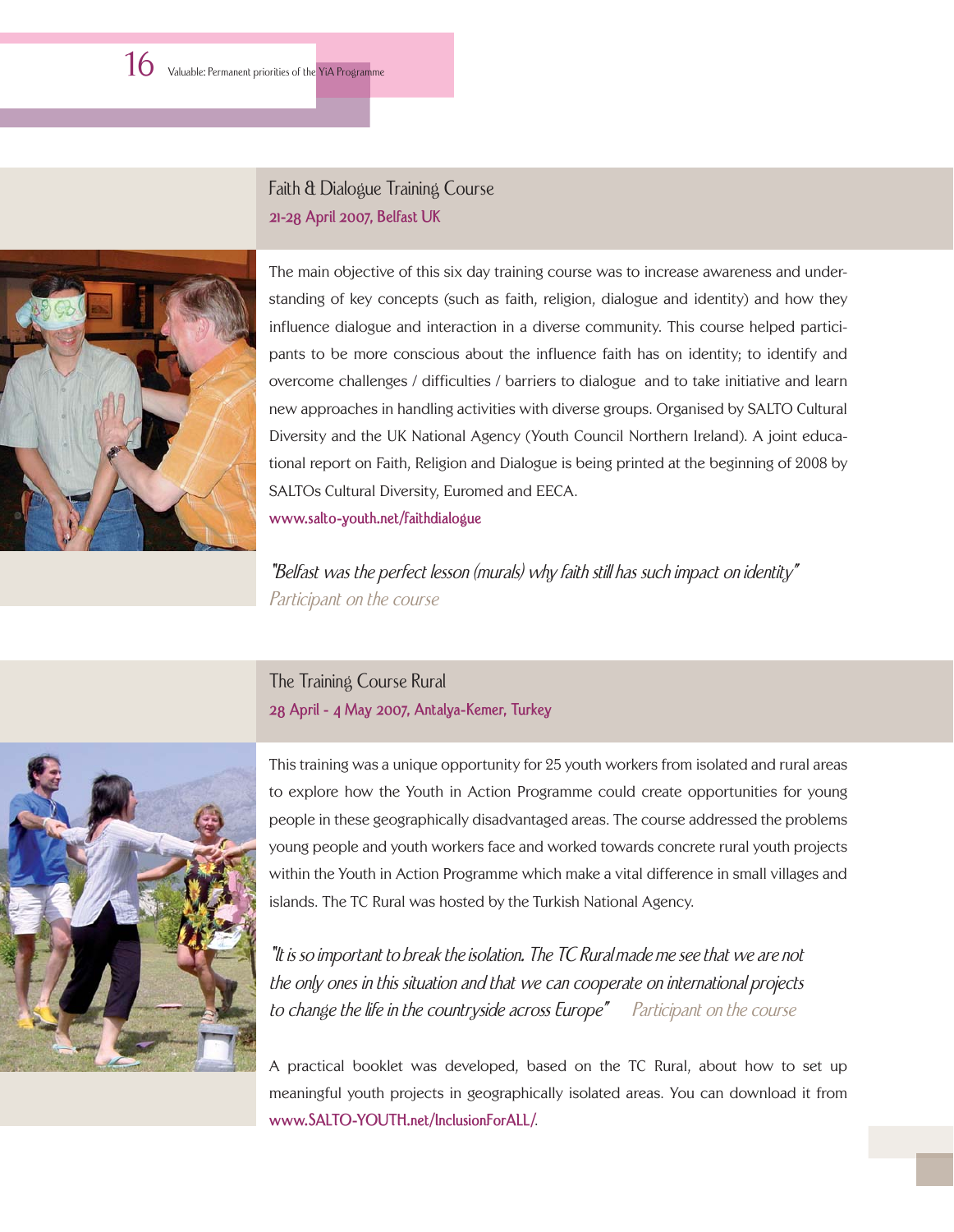#### Get Involved **3-8 July 2007, Antwerp, Belgium**

The seminar brought together 24 participants from 9 different Programme Countries, 4 colleagues from the two Belgium National Agencies and from the French National Agency and SALTO YOUTH Participation RC. The group of participants was composed by pairs of local partners mainly aged between 18 and 30 and already involved in organisations which implement youth activities and who were willing to develop Youth Democracy projects. The main objectives were to practice participation, to give input and develop this new action, and to initiate future project. The final report of this seminar is available in SALTO toolbox at the following address:

**www.salto-youth.net/find-a-tool/847.html**

Place and role of minorities within Euromed context **22-29 September, Basque Country**



The coexistence of a high percentage of minorities make many areas around the Mediterranean unique. Held in the Basque country, a training course about the place and role of minorities in the Euromed context was organised for the first time. The main aim for participants was to acquire competences and learn new methods that will help them to develop projects in the Euromed frame focus on the topic of minorities. It also aimed to increase knowledge about the situations of minorities in the European context (history, law, existing and persecuted minorities etc). This was a cooperation project between the Spanish National Agency, the Basque government and SALTO Euromed. A website was set up by the trainers to keep the contact and information alive after the course:

**www.salto-youth.net/euromedminoritiesreport/**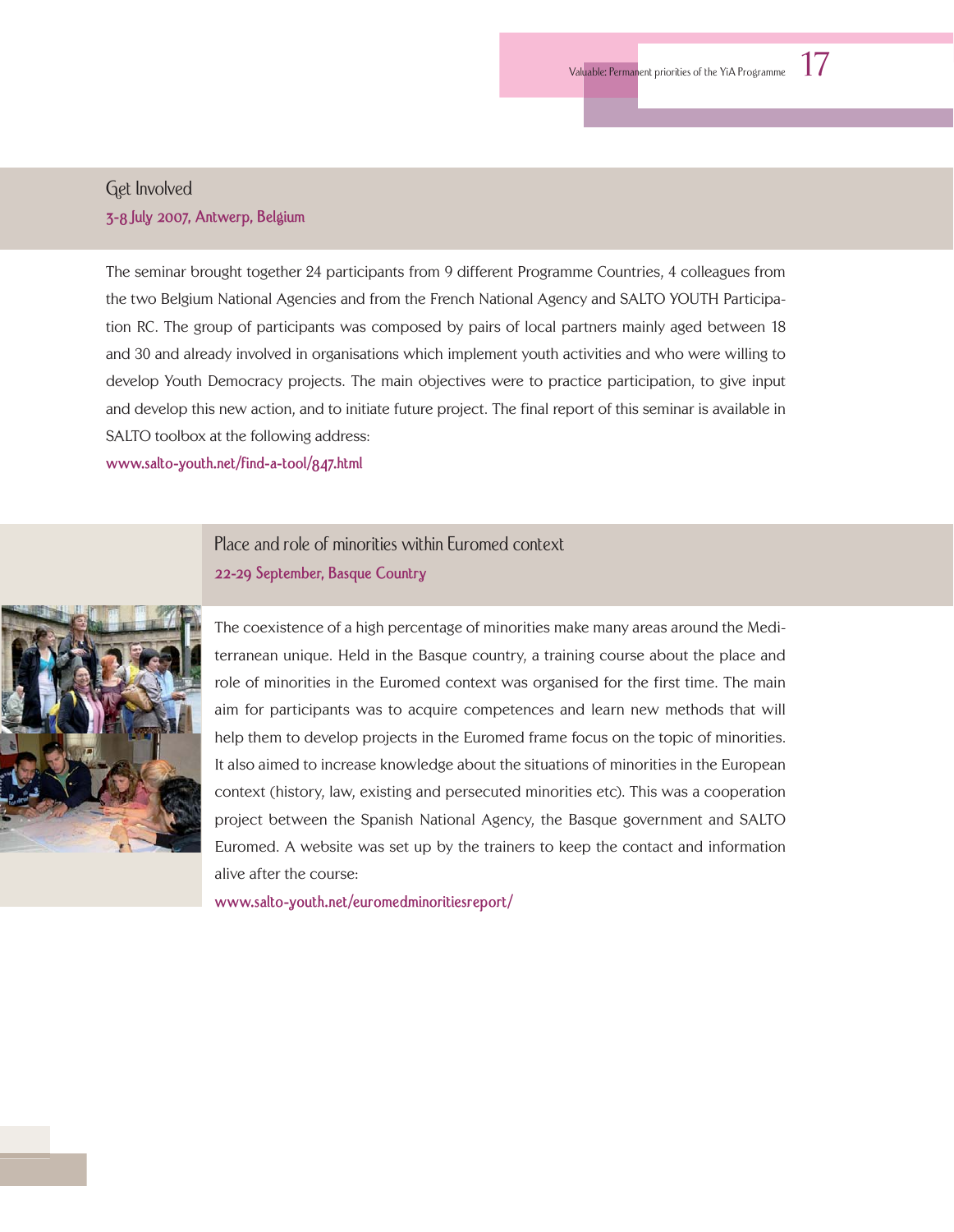Training Seminar Interreligious Dialogue: Mediterranean, Caucasian and European contexts **6-14 October 2007, Istanbul, Turkey**



Learning the art of dialogue is both a personal and social process. Developing one's skills and capacity for dialogue implies a willingness to be open while retaining one's critical judgment. Dialogue concerns us all: from decision-makers, trainers, youth leaders to individuals within each community. The main aim of this training seminar, hosted by the Turkish National Agency, was to prepare youth workers to deal with religious issues in their job and to promote dialogue among the different religions, spiritual and humanistic traditions mainly in the Mediterranean, Caucasian and European contexts where conflicts are increasingly associated with religious belonging. Organised by SALTO Eastern Europe & Caucasus, SALTO Euromed and National Agency of Turkey. **www.salto-youth.net/EMEECAreligiousdialoguereport**

"I want to join to the boiling ocean of our emotions as well. Yeah the seminar was great. The trainers made remarkable job." Participant on the training

Training seminar "Let's meet the three Cultures" **27 October - 4 November 2007 Paris, France**



The three cultures, Christianity, Islam and Judaism, have been present in Europe since early times. Paris, standing in the cultural middle of the continent, represents those cultures, within a society which strives for a constant secularism. The aim of this Training was to develop Euro Mediterranean cooperation, increasing the participants' skills in EuroMed cultures (not cultural management) and their active participation in the Euro Mediterranean process. It was organised jointly by SALTO Euromed and the French National Agency. A report combining this and the previous trainings on the same topic will be published at the end of 2008. **www.salto-youth.net/euromed3cultures2007Report/**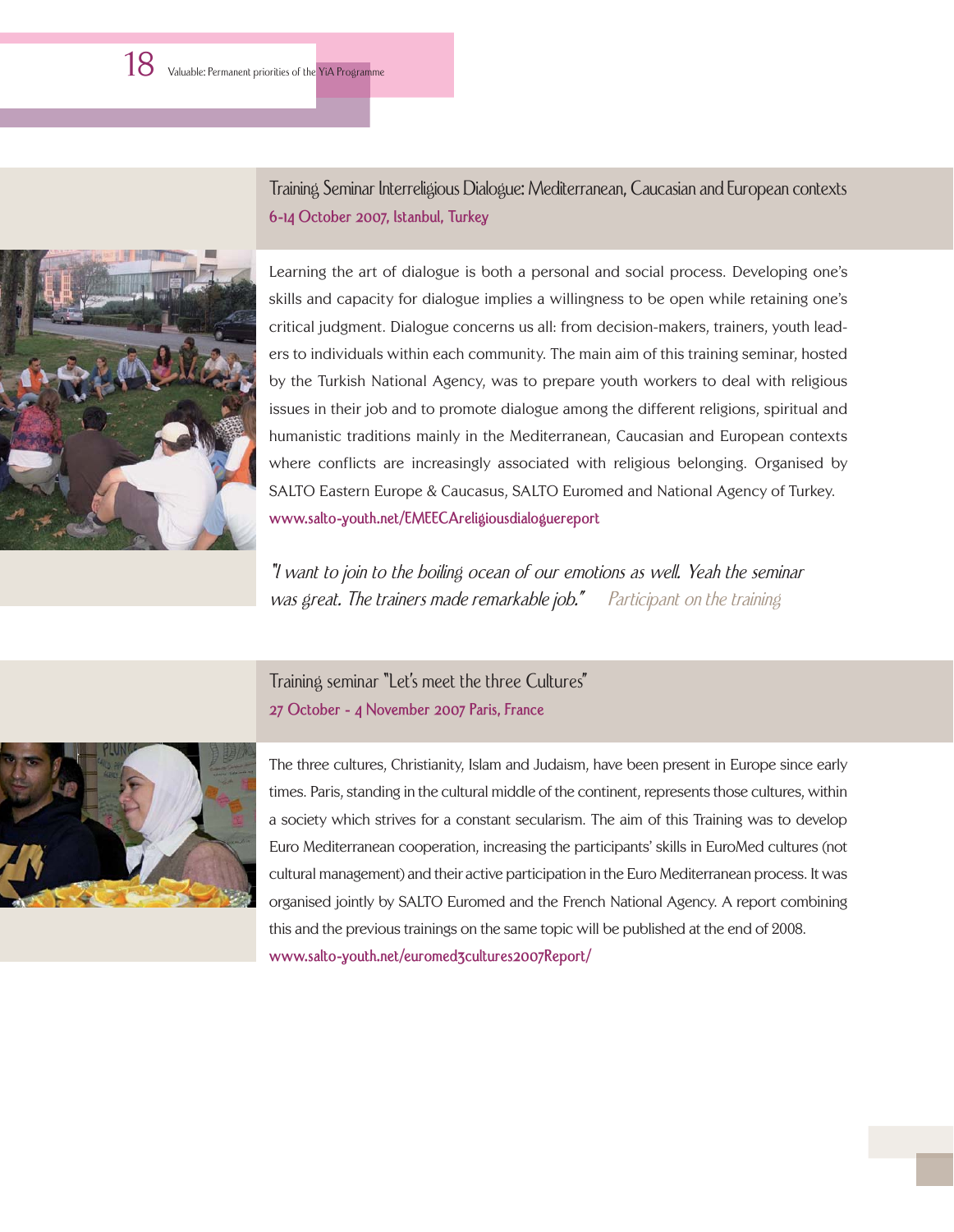Long Term Training Course "Dialogue among Civilisations" **11-18 November 2007 Athens, Greece**

This long term training course is of three main phases. The purpose was to allow the participants to explore different civilisations, to define the cultural identity of the Mediterranean region, to understand the challenges of the dialogue within these civilisations and in the framework of EuroMed Youth III and Youth in Action programmes. Moreover, the accent is put on the development of Networking projects for Action 2 – European Voluntary Service and 4.3 – Training and networking of those active in youth work and youth organisations. In cooperation with the Greek and the Cypriot National Agencies, the first phase was in Greece from 11 to 18 November. The theme was «Common roots for a common ground». The second phase "Networks for dialogue" is a phase of networking projects according to participants. The third one "Common ground for a common future" is an evaluation of projects; this will take place in Cyprus and organised on December 2008.

**www.salto-youth.net/euromedLTTCreport/**



Urban youth seminar **12-16 December 2007, Les Mureaux, France**

This seminar brought together 40 youth workers that shared their ideas and experiences on how to make a difference in (sub)urban areas for young people with fewer opportunities. The participants also visited some good practice projects in the French 'banlieue' where the seminar was hosted, in cooperation with the French National Agency. It was a great opportunity to get tips and tricks from youth workers that are dealing with similar situations in different cities of different countries. An educational booklet was developed about how to use international projects to improve the situation of young people with fewer opportunities in (sub)urban areas. You can order and download it from **www.SALTO-YOUTH.net/InclusionForALL/**. **www.salto-youth.net/urbanSeminar/**

"We should focus on the potential of the young people in suburbs and cities, and not on the problems. Give them a chance, and they will find their way" Participant on the course.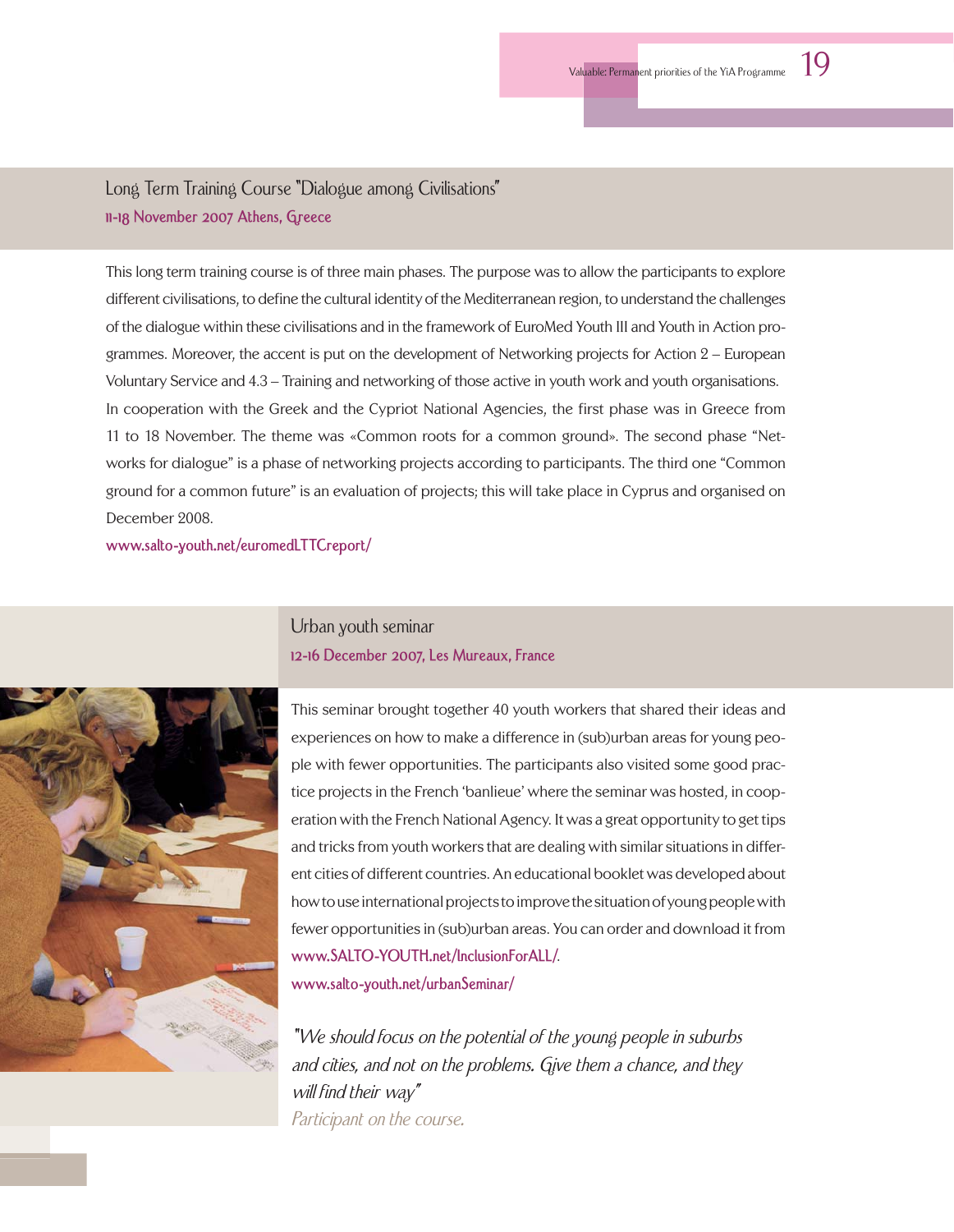

European Citizenship Training Courses **UK, Turkey, Denmark, Hungary.** 

The training course on European Citizenship aimed at supporting the professional development of youth workers and youth leaders by extending their critical understanding of European Citizenship, exploring and experiencing its potential, and enabling them to recognise and integrate European Citizenship in their youth work. There were four training courses run in 2007 by the National Agencies from those countries, with more envisaged in 2008.

**www.salto-youth.net/EuropeanCitizenship/**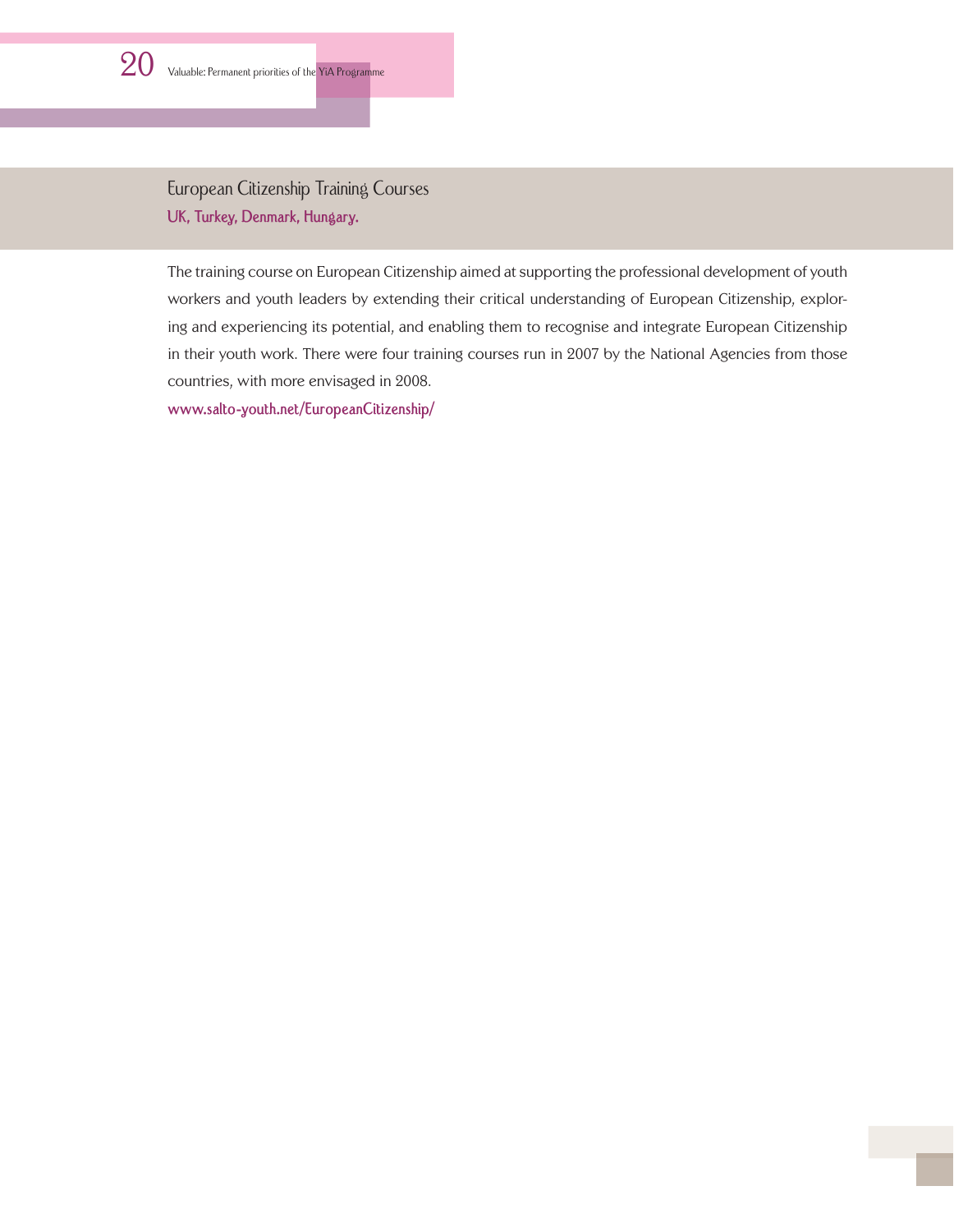#### 2) Constructive: Actions of the YiA Programme

In our mission statement, the SALTO-YOUTH network puts emphasis on quality and quantity of YiA Programme and projects. To achieve this general aim, much time and resources is allocated to providing support for youth leaders and young people across Europe to develop their own projects. As such, activities have been delivered during the last 12 months to help with the long term rolling out of actions across the priority areas and reaching the needs of young people in corners of Europe that other Programmes can't reach.

Usually a first step into international youth work, Youth Initiative projects had support with an implementation of the successful Get in Net network course, inviting young people themselves to have an international experience and take responsibility for developing their own projects together. A need was expressed to give support for the new 'Democracy Projects', Action 1.3, so the proven format of the Get in Net courses was adapted for the first time with this pilot action, given the name: "Get Involved".

A regular support that SALTO-YOUTH coordinates are the so-called 'network courses' for continuous rolled out support for each different Actions of the Programme. These would include the BiTriMulti courses for Youth Exchanges, and the TICTAC trainings for support measures both aimed at newcomer youth workers to encourage them to take up projects in the future. In 2007 there were 9 courses coordinated through SALTO-YOUTH of this nature.

Support in Neighbouring Partner Countries for EVS was given, through the training of EVS trainers in Eastern Europe and Caucasus countries, and during the seminar 'EVS Odyssey' looking at volunteering partnerships with organisations with the Euromed region. This year, SALTO-YOUTH coordinated 9 SOHO trainings for newcomer mentors in Action 2.

The general support and development of Action 3 was continued through project management training courses in SEE and EECA.

Training and Cooperation was also supported through thematic approach of sharing practice and developing trainers on Cultural Diversity training. On a more practical level there is also a new tool for TCP officers, to enable a higher level of preparedness and sharing of ideas. Again, SALTO-YOUTH coordinated Training of Trainers and Training of Multipliers courses, as a regular support which is offered. Detail of all of these courses can be found at **www.salto-youth.net/NAnetworkTCs/**.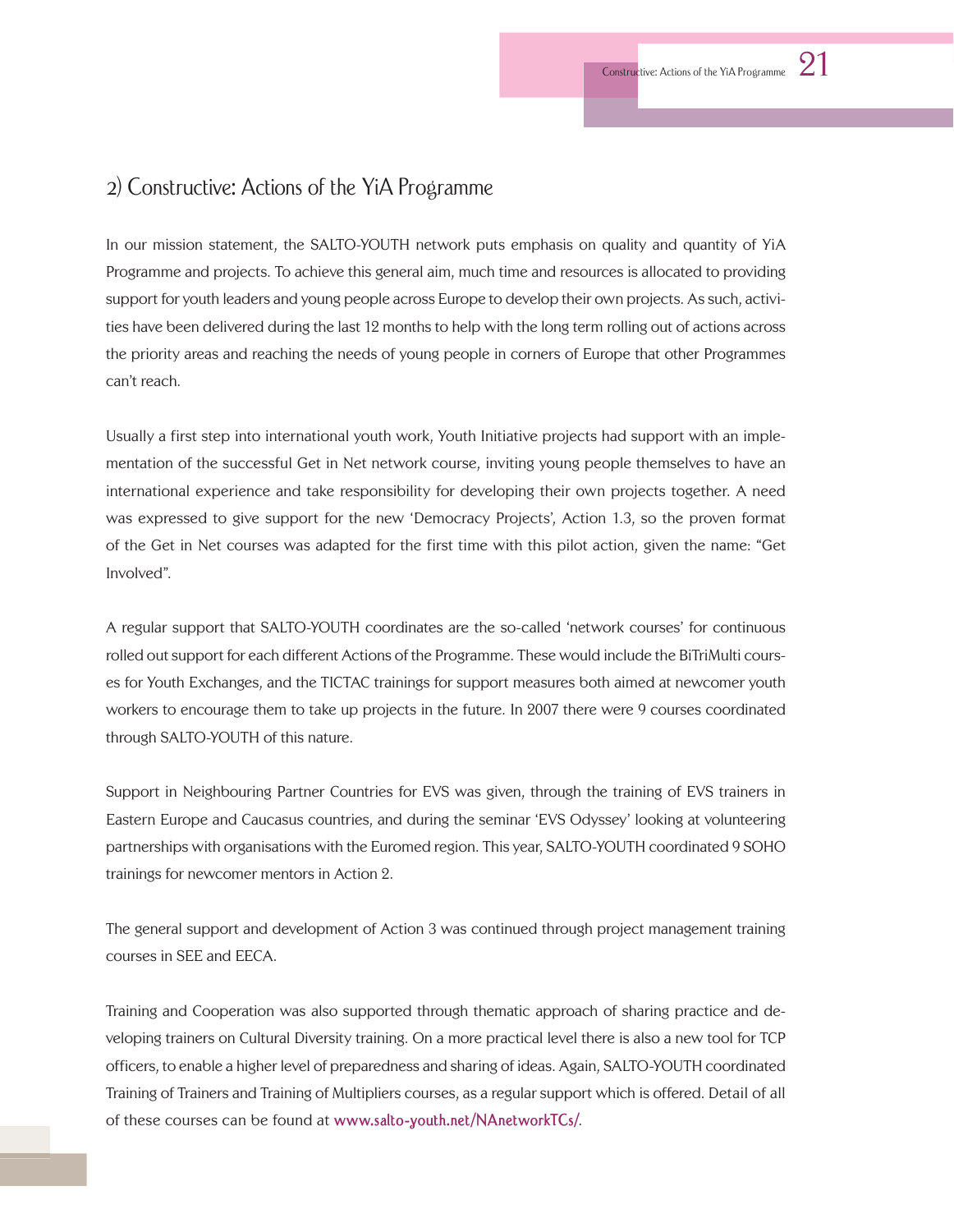In July 2007 the Programme Committee of the Youth in Action Programme decided to implement Youthpass retroactively valid from the 01 January 2007. Every participant who took part in an Action 1.1, 2 or 4.3 training courses activity has the individual right to receive Youthpass. With Youthpass The European strategy on the validation and recognition of non-formal learning within the Youth in Action Programme actors contribute to the recognition of non-formal learning in the European youth work field.

In all SALTO-YOUTH training activities, the focus is directed towards the young people who should be benefiting from the non-formal learning experience that is delivered by the YiA Programme.

#### Quality in Cultural Diversity Training The Happening **19-23 May 2007, Estoril, Portugal**



Bringing together all stakeholders involved in cultural diversity training in European youth work to share best practise and to discuss the need and strategy for cultural diversity training in the Youth in Action Programme: Youth workers, young people, Trainers, National Agency staff. Main outcomes: 1) A publication which includes the best practise of cultural diversity training, incorporating suggestions of methods and sources. 2) Suggestions/advice and to create a curriculum for a new 'Cultural Diversity' network course: "Value the difference". Organised in cooperation with the National Agency of Portugal. **www.salto-youth.net/qualitycdtraining**

Youthpass in Youth in Action **6-12 July 2007 in Lisbon/Portugal** 

The 06 July 2007 the Programme Committee of the YiA Programme decided to launch Youtpass (retroactively form the 01 January 2007) for all activities in Action 1.1 Youth exchanges, Action 2 European Volutnary Service and Action 4.3 Training courses. At the same day SALTO Training and Co-operation Resource Centre in co-operation with the German, Portuguese and Slovenian National Agencies started a training course for 50 multipliers from 25 countries responsible for the implementation of Youthpass in the different countries. Main aim and objectives were to raise knowledge about the context of Youthpass (non-formal learning, EC & other developments), to raise awareness about the educational implication of Youthpass (in general and in different Actions), to use and experience Key Competences as the basic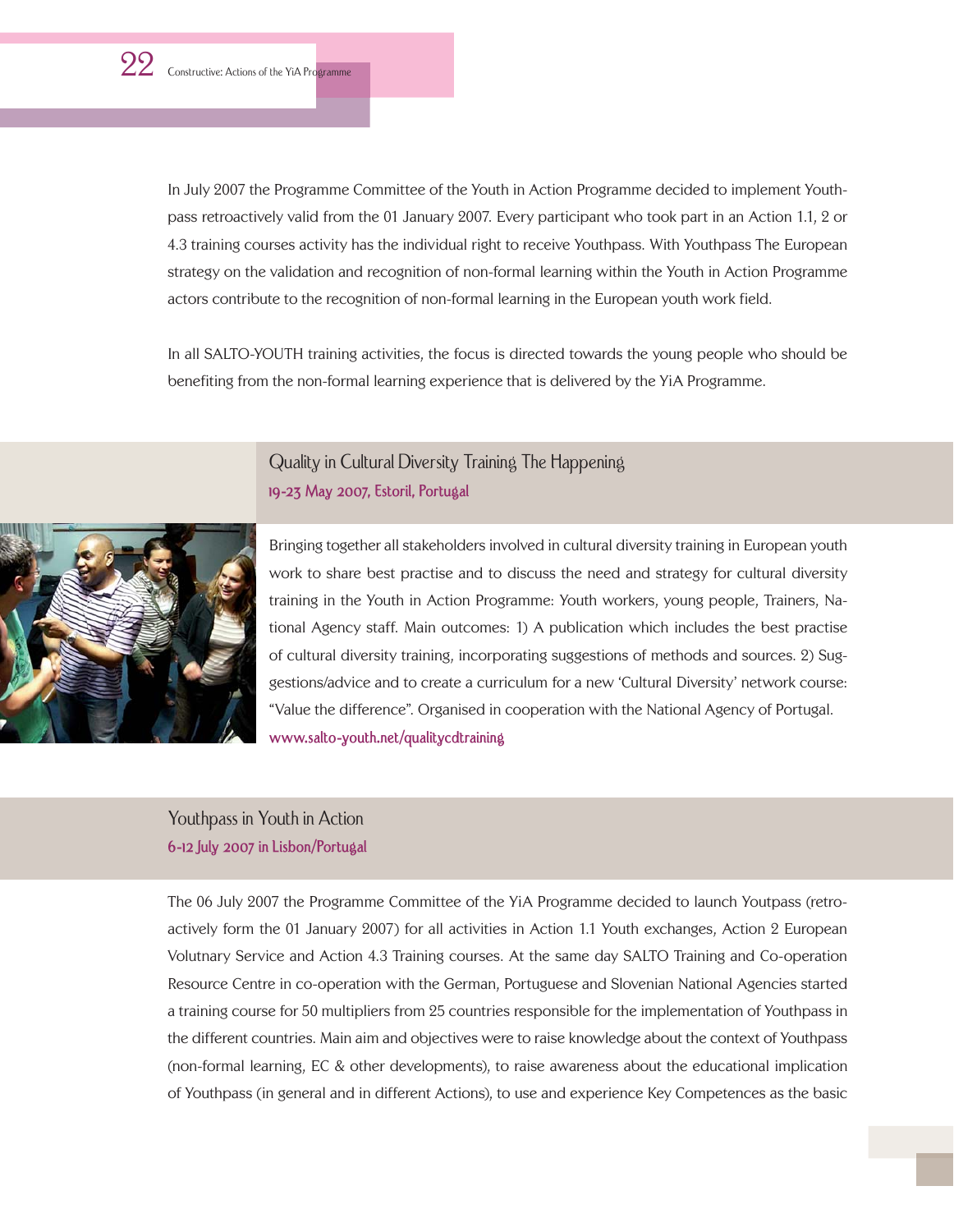concept of Youthpass, to look at reasons & strategies for the recognition of non-formal learning at European, national, regional, local and organisational level, to experience Youthpass (technique and process) practically and reflect how you can transfer it to national reality and to develop concrete national action plans for the implementation in co-operation between NA staff and trainers.

Participant on the course:  $\mathbb {I}$  will spread now the information among my team and  $\ll$ coordinate» a strategy of implementation. Like every new issue in the Yotuh in Action Programme this year, we need time to implement it, experience and then we will see and evaluate…"

Training Course on project management within Action 3 "Eastern Express" **9-15 July 2007 Lviv, Ukraine**

Eastern Express was a training course for potential partners of Youth Exchanges and Training & Networking activities in the frame of the Youth in Action Programme: Action 3.1 – Cooperation with the Neighbouring Partner Countries of the European Union. It focused on development of cooperation between Programme Countries and Eastern Europe and Caucasus countries. The Eastern Express TC aimed to enhance and to support the cooperation between organisations from both regions and in addition wants to stimulate the creation of new projects ideas and development of activities' quality. Several youth exchanges have been applied for since the TC. Organised by SALTO EECA with the support of the Polish National Agency. **http://www.salto-youth.net/eetc2007/**

"It was really great, that in TC took part people experienced in youth work and new comers. It was a good exchange of experience and it gave a lot of chances to consult with each other. One more thing is that we all work in different spheres and could exchange this knowledge as well as I also learned about youth work in other countries."

Participant on the course.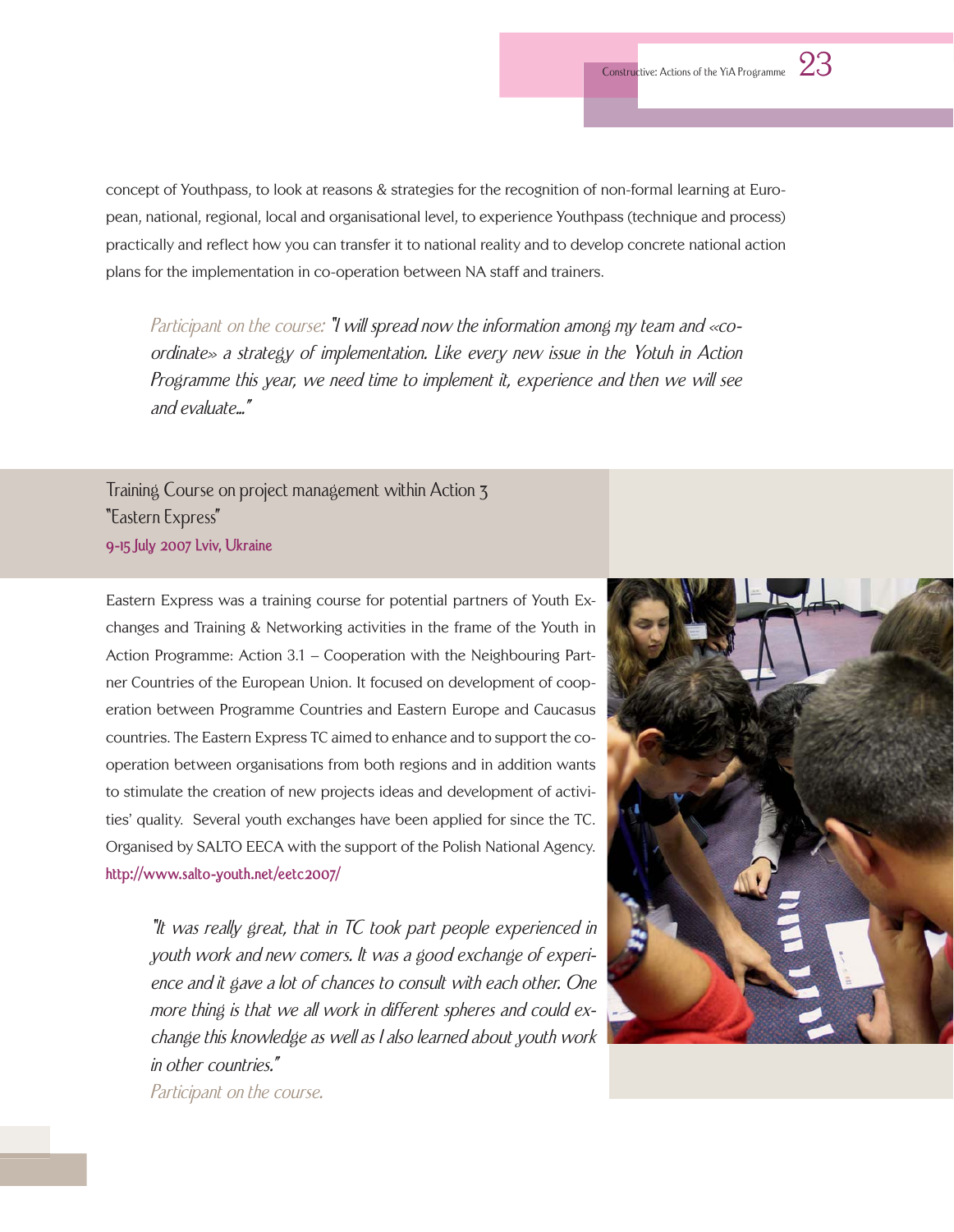Contact Making Seminar: EVS Odyssey in Euromed **5-9 September 2007 Copenhagen, Denmark**



European Voluntary Service in Euromed: creating links, between individual projects of young people, and strategies of Euromed cooperation between youth organisations from Nordic countries and countries from the Southern bank of the Mediterranean Sea. This Contact Making Seminar, organised together with the Danish, Finnish and Swedish National Agencies aimed to boost the EVS cooperation among these three countries' and the Mediterranean partner countries' youth organisations dealing with EVS. 26 partnership proposals were made during the seminar. **www.salto-youth.net/euromedCMSreport/**

"I got more than what expected and that encourages me to run EuroMed projects."



Training of EVS trainers in EECA Region **15-23 September 2007 Crimea, Ukraine**

In September 2007 SALTO EECA Resource Centre decided to organise, in cooperation with the Polish National Agency, a group of trainers from Eastern Europe & Caucasus, already experienced in EVS, to support the EVS Training cycle on deeper level and with stronger impact. Between 15th and 23rd of September almost twenty trainers met in Simeiz, Ukraine for a high quality level Training of EVS Trainers. The objectives of the Training were to deepen the knowledge about the European Voluntary Service (EVS), to exchange experience in organising and providing EVS trainings, especially on-arrival, but also pre-departure, mid-term and evaluation meetings (the EVS training cycle), to develop skills, competencies and attitudes in providing EVS trainings, to develop / reconstruct the group of EVS Trainers in EECA region and finally to improve the EVS trainings system provided by SALTO Resource Centre in EECA Region.

**www.salto-youth.net/EVStrainingsEECA**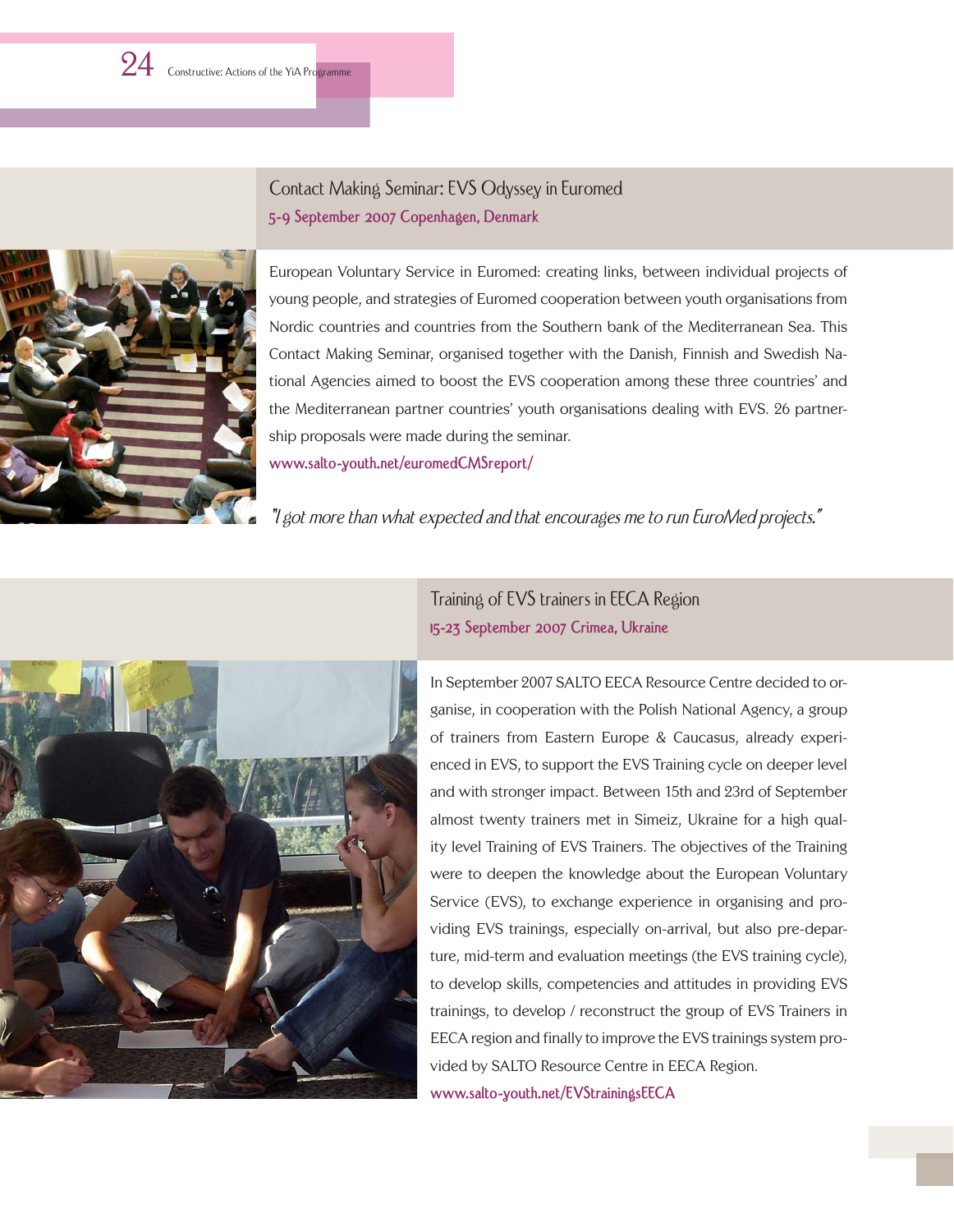

Main aims of the training course:

- To train participants to develop quality projects with themes related to the four priorities.
- To facilitate contact making and the first steps of project development.
- To introduce Youthpass/Key Competences to the participants

Several project ideas were developed.

#### GET INVOLVED - International Training course on Youth Democracy projects development **4-9 December 2007, Antalya, Turkey**

Get involved training course brought together 30 participants from 14 different Programme Countries and 2 officers, from the Polish and the Estonian National Agency respectively. It took place in Belek Antalya, Turkey, from the 4th to 9th of December 2007. It was a training concept suggested by SALTO Youth Participation which, together with the Turkish National Agency, was the organizer of the course. The group of participants was composed of young people and youth workers/leaders aged between 18 and 43 and already involved in organisations which implement activities within the context of youth participation and who were willing to develop Youth Democracy Projects under Action 1.3 of the Youth in Action Programme. Each participant submitted a short description about their organization, their understanding of youth participation and their ideas about Youth Democracy projects, beforehand. At the end of the course, 6 projects ideas have been developed and several groups of partners planed to apply for a grant for the 1st of February 2008 deadline. The report of this training course is available on SALTO toolbox.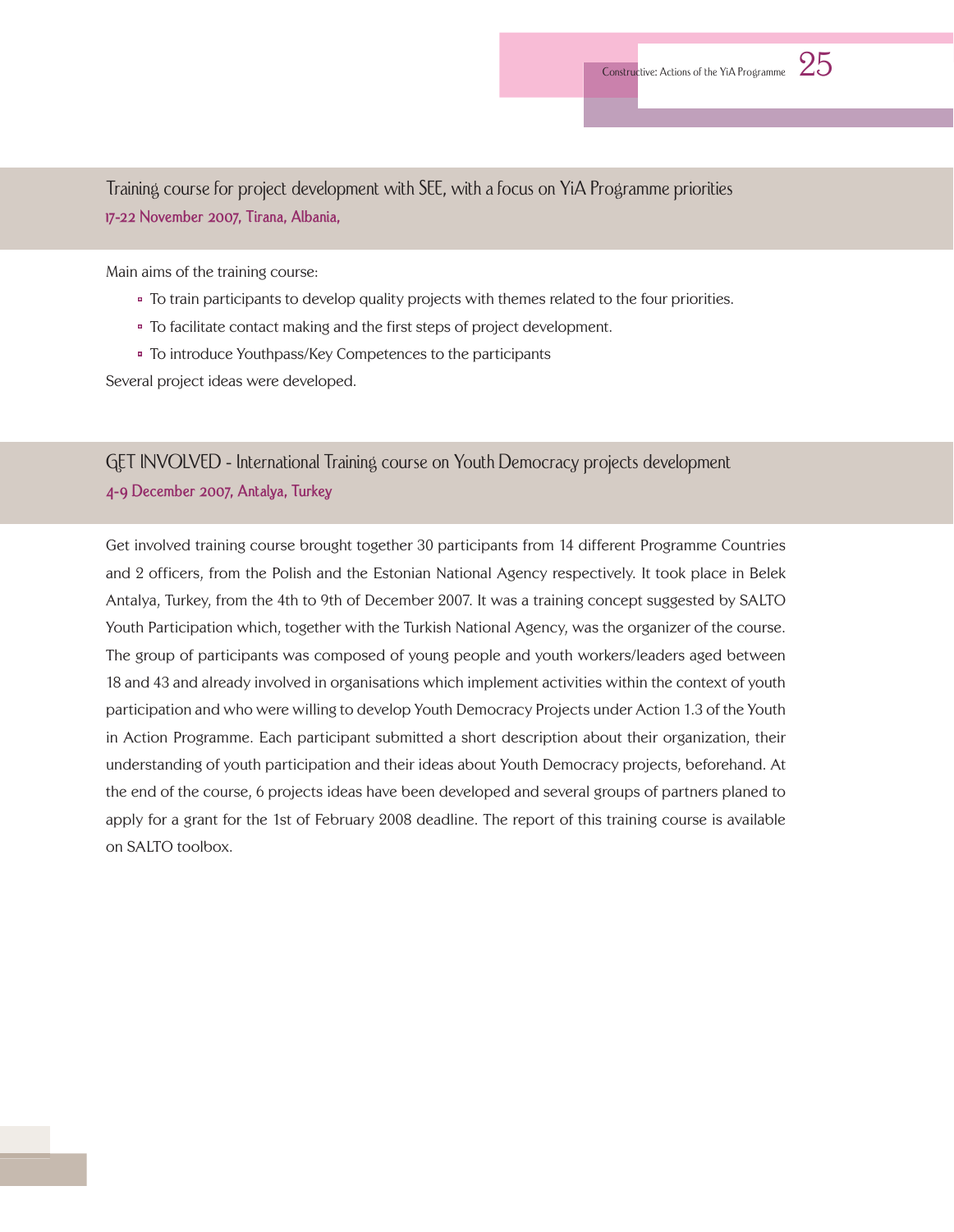### "GeT in NETworking" **Greece, Belgium, UK**

This Training Course gave the opportunity to young people aged between 18-30 to acquire skills to manage international youth projects within the framework of Sub-Action 1.2 (Transnational Youth Initiatives) of the Youth in Action Programme.

This year more than 60 young people have experienced this Training, meet future partners and became more familiar with all the steps of elaboration of project thanks to the Greek, Belgium (BIJ) and British National Agencies. In 2008 this training course will be hosted by 4 other countries giving a chance to other young people to participate.

**www.salto-youth.net/GetinNet**

### TCP Planning Board

| <b>EXI</b> Search and filter the planning board |                         | $\nabla$ Subscribe to<br>new activities |              | Add New Item |
|-------------------------------------------------|-------------------------|-----------------------------------------|--------------|--------------|
| Activity type                                   | Open/Closed for joining |                                         | Target group |              |
| $\sim$ $\sim$                                   | $\sim$                  |                                         |              |              |
| Action                                          | Priority                |                                         | Region       |              |
| $\sim$ $\sim$                                   | $\overline{a}$          |                                         | $-1$         |              |

A tool on Youthnet to help NAs and SALTOs to plan and develop TCP activities.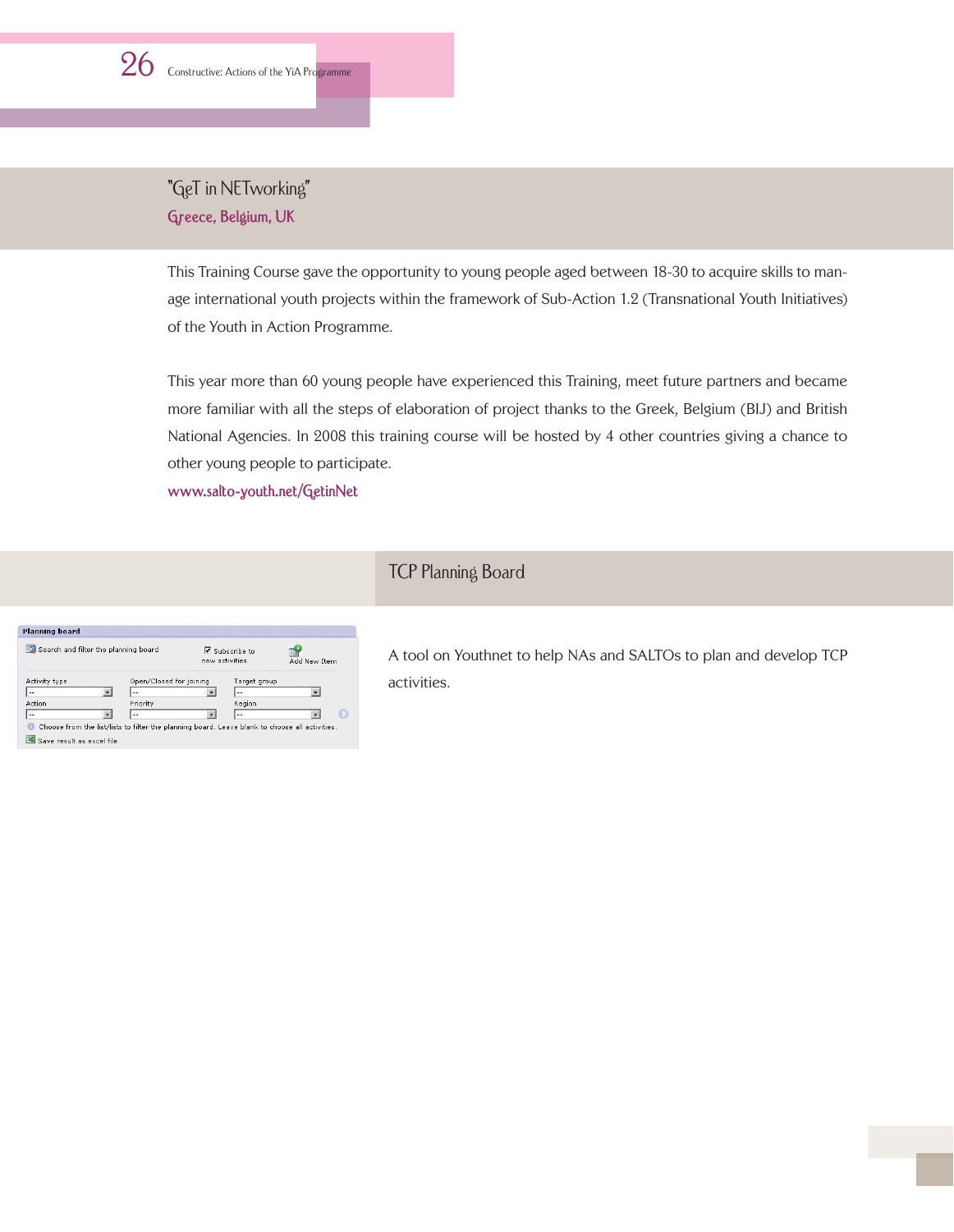### 3) Sustainability: Cooperation and Networking

SALTO-YOUTH offers sustainable support for quantitative and qualitative networking between the different National Agencies and stakeholders in this frame and plays an important link between the European Commission and the network of NAs. Cooperation and liaison with other bodies provides the platform for advocacy for the priorities and principles of the Programme. SALTOs answer to specific demands from its partners in that they have a capacity for developing new concepts, in their specific fields of competences. A solid resource of capital has been created over the years and has gathered notable momentum.

SALTO-YOUTH stands for the development and implementation of new and innovative ideas in the Youth in Action Programme and herewith increase quality of the work of NAs. SALTO-YOUTH also creates forums where National Agencies and experts/youth workers from the field can meet to base the YiA Programme work on reality and real needs and also get inspired by that reality.

SALTO-YOUTH has an important PR and visibility function. SALTO-YOUTH presents the YiA Programme, it's priorities and possibilities to great numbers of youth workers. This includes those who do not have access to or contact with a National Agency, for example in Neighbouring Partner Countries, or for centralised organisations. Because of its pan-European position and recognised quality practical work, many organisations from outside the YiA Programme use SALTO-YOUTH as the contact point for the Programme.

SALTO Resource Centres working with Partner Countries aim to promote and facilitate the cooperation between partners from Programme Countries and Neighbouring Partner Countries, to increase the participation of organisations from Neighbouring Partner Countries in the YiA Programme. They support the European Commission in its strategy of drawing the countries of the region closer to the prospect of European integration as a whole, and to the YiA Programme in particular.

SALTO-YOUTH as a pan-European structure can organise training activities that Agencies or organisations on a national level would perhaps be more constricted in doing, both due to practical and content reasons. This over-arching knowledge, and ability to connect people on an international level whilst providing expertise and knowledge on a local grass-root level gives the SALTO-YOUTH network added value.

Over the last 12 months, there have been significant activities related to increasing cooperation, to making contacts and providing knowledge. A Study Visit looking at the youth work reality in Caucasus countries looked at the reality on Armenia, Azerbaijan and Georgia, taking youth leaders from EU countries to feel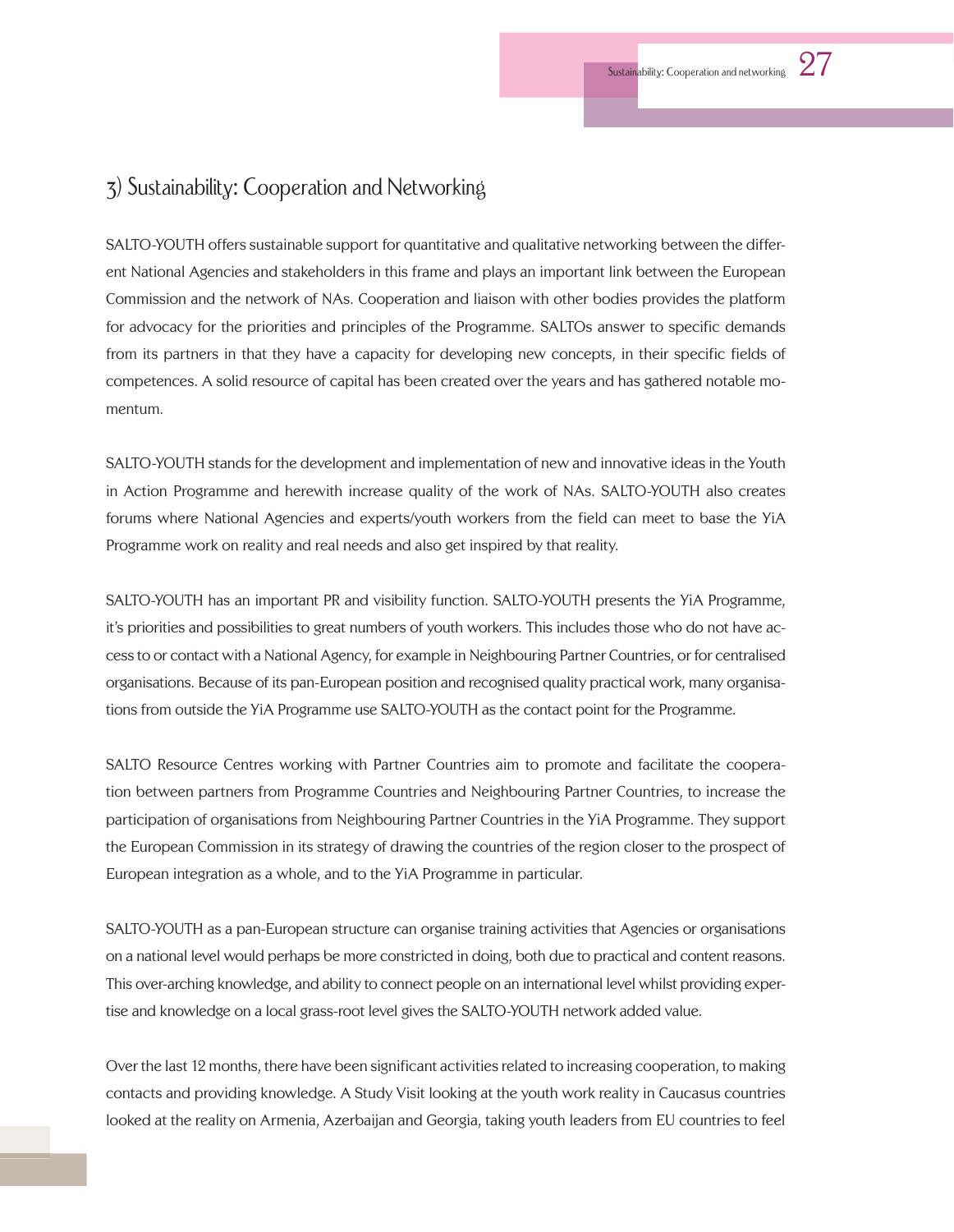something new. The training course for multipliers and regional contacts in both EECA and SEE ensure a quality delivery of the principles of the Programme within communities in our broader Europe. The high profile event of 'Let's meet our neighbours and the world' brought together youth leaders from all of the three neighbouring regions and explored ways of cooperating with Partner Countries.

Training course for multipliers on the Youth in Action Programme in EECA countries **22-27 May 2007 Poronin, Poland**

30 multipliers have been selected to this Network of Multipliers, 8 of them came from the previous group of multipliers and the rest of the group were new in the Network. The first meeting of 25 EECA multipliers was organised by SALTO EECA RC in Poronin, Poland.

The multipliers network is now ready at your disposal. **www.salto-youth.net/eecamultipliers**

Let's meet our Neighbours and the World **30 May - 3 June 2007 Marly-le Roi France**



This large event was the occasion for 130 youth workers to explore ways of cooperation with Partner Countries within the new Youth in Action Programme. The main aim of this event was to introduce/explore the Cooperation with Neighbouring Partner Countries of the European Union and other Partner Countries of the World within the new Youth in Action Programme. 34 projects resulted from this seminar. Organised by SALTO EECA, Euromed, SEE and NA France. **www.salto-youth.net/reportneighbours/**

"Each meeting enriches each of us"

Study Visit for participants from Programme Countries - Youth work reality in Caucasus countries" **23 June - 1 July 2007, Baku (Azerbaijan), Tbilisi (Georgia), Yerevan (Armenia)**

The Study Visit "Youth work reality in Caucasus countries" was the fifth event from the series of the presentation of the youth work in Eastern Europe and Caucasian countries. This study visit was the first one heading to the Caucasus Region (Armenia, Azerbaijan and Georgia). The Study Visit focused especially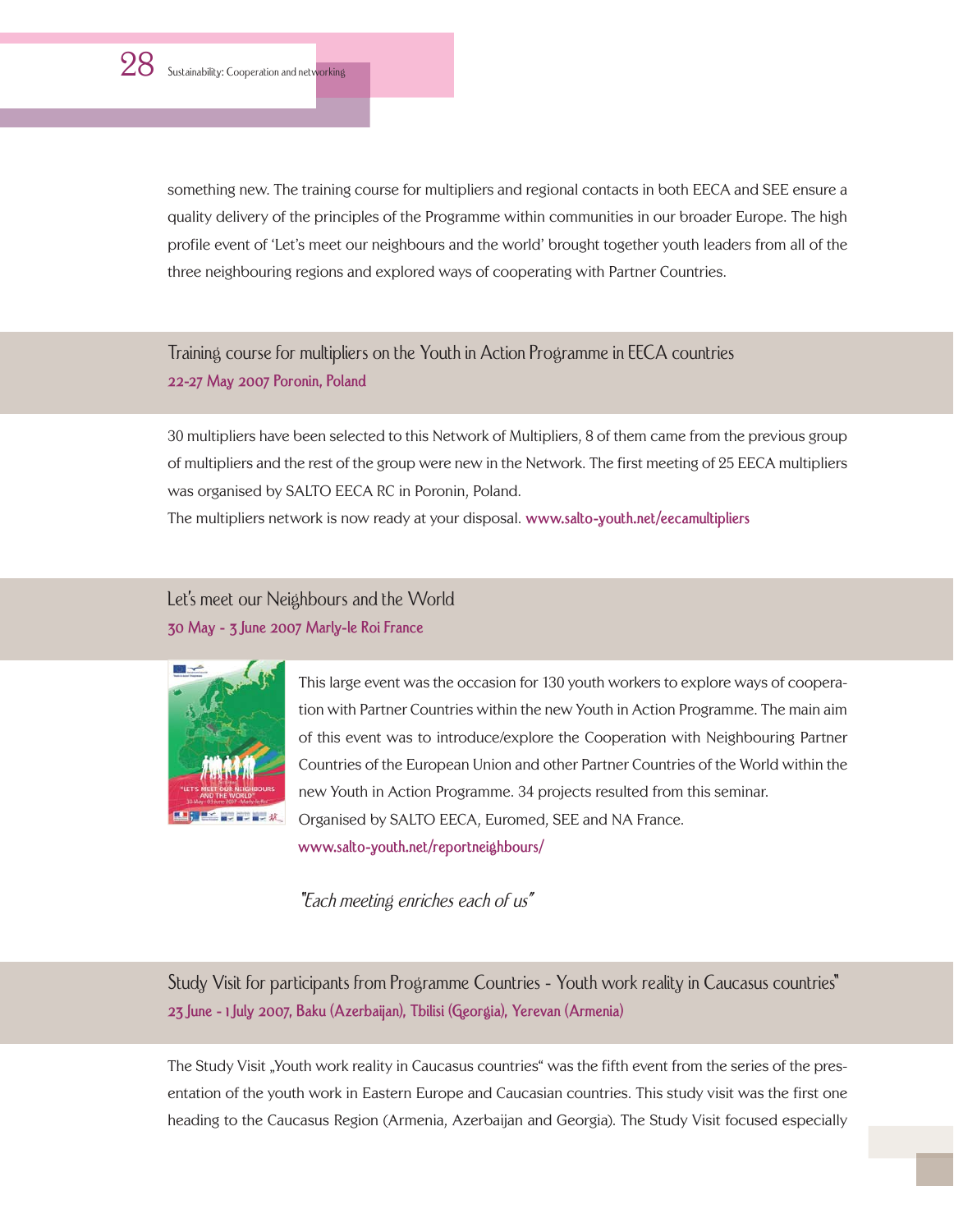on aspects of the non-formal education development, cultural diversity and wanted to encourage potential partners to set up projects and future cooperation. During the Study Visit, participants visited youth organisations with different background and met with local authorities responsible for youth policies. Several applications for projects with Caucasian partners were made after this visit.

**www.salto-youth.net/svcaucasus2007**

"Place totally out from my mental scheme of classification, for me it is geographically but not really Asia, not anymore Soviet Union, not yet Europe, and from outside called Caucasus when the 3 countries are really different in a lot of aspects."

Contact Points for Youth in Action Evaluating, Training and Planning for the next phase **27 September - 3 October, Crikvenica, Croatia**

The main objectives were: To evaluate and collect results; To learn from experience; To get recommendations for the next phase of cooperation; To give information about the YiA Programme. The recommendations for future cooperation were incorporated into the next workplan for SALTO SEE.

Most important of the three training courses: "We were enabled to reflect on the quality and quantity of our work as CPs, and also to influence the future cooperation."

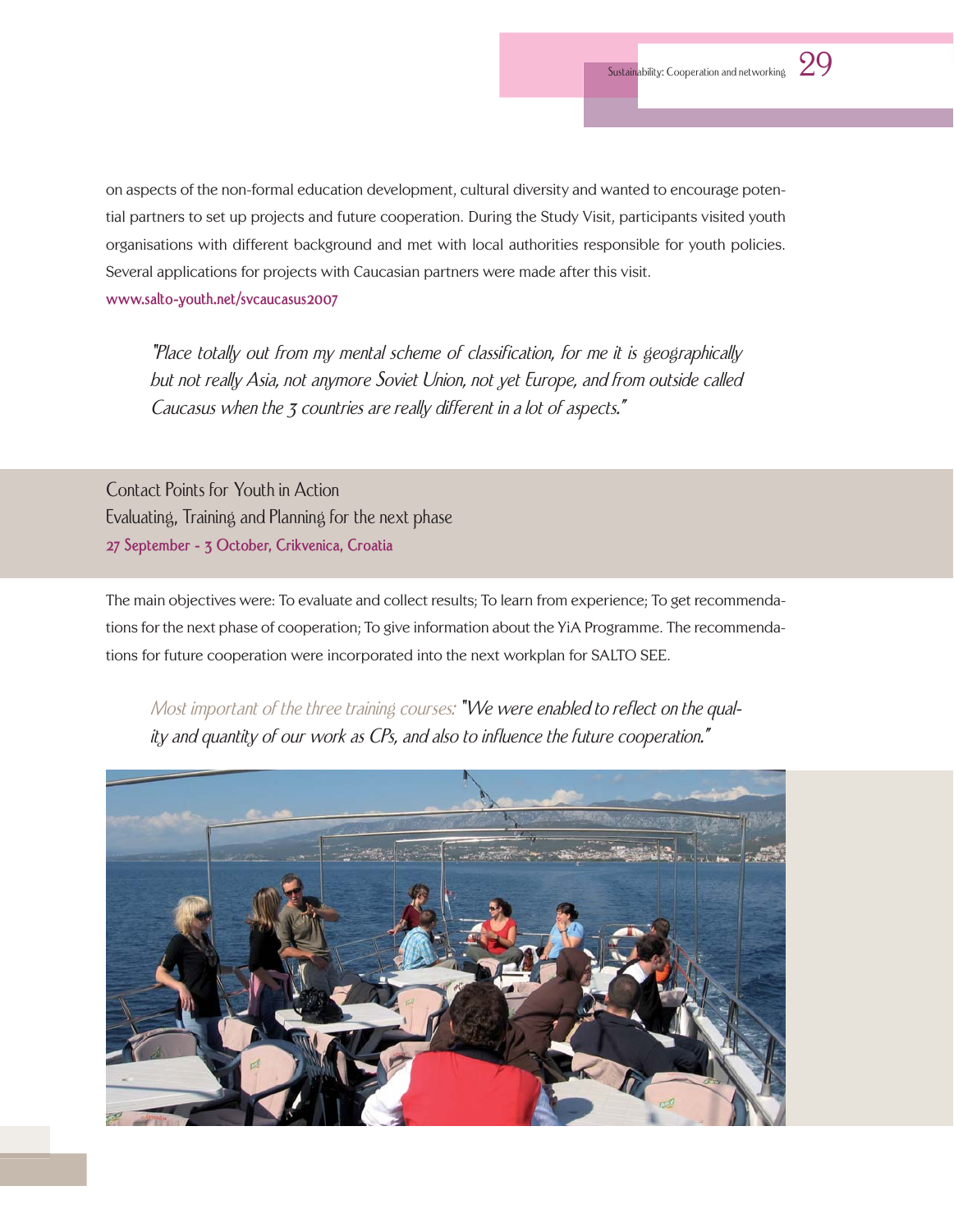30 Tools: Sharing practice

## 4) Tools: Sharing practices

To increase the visibility of the YiA Programme and its projects, the SALTO-YOUTH network has organised events in 2007 that disseminate and exploit the results of projects, aiming to optimise their value, strengthen their impact and spread the benefit to a wider public. The transference of outcomes towards a variety of stakeholders has ensured a multiplication of these benefits.

Although all SALTO training courses aim to share practice, allowing participants to profit from the physicality of being in an international group, there were specific activities held in 2007 that had a primary purpose of sharing approaches in order to transfer best practice. The Tool Fair, organised in cooperation with several SALTO Resource Centres, was an event created with an intention to expose varied methods, approaches and tools that relate to any kind of international youth project. This ranged from a training input to a theme used on a youth exchange. The topic of Cultural Diversity is often a transversal one in international youth work, and a seminar was also held to look at best practice in cultural diversity projects what makes a good project and how can you ensure that your project will be the best it can? The topic of working in a fair and sustainable way with trainers was looked at during the stakeholder meeting, held in partnership with the Council of Europe.

#### Quality in Cultural Diversity Projects' Seminar **14-18 April 2007, Antalya, Turkey**

This seminar, in cooperation with the National Agency of Turkey, had for its main objective: to gather experiences and knowledge of Cultural Diversity Projects from participants focussing on quality and best practice and to produce a publication in order to increase the quality and quantity of future projects across the YiA Programme. A publication was produced which explores intercultural understanding, best practice and next practice of cultural diversity projects, incorporating tools and sources **www.salto-youth.net/diversityresources**

"I liked the way we tried to measure quality. Great and flexible method"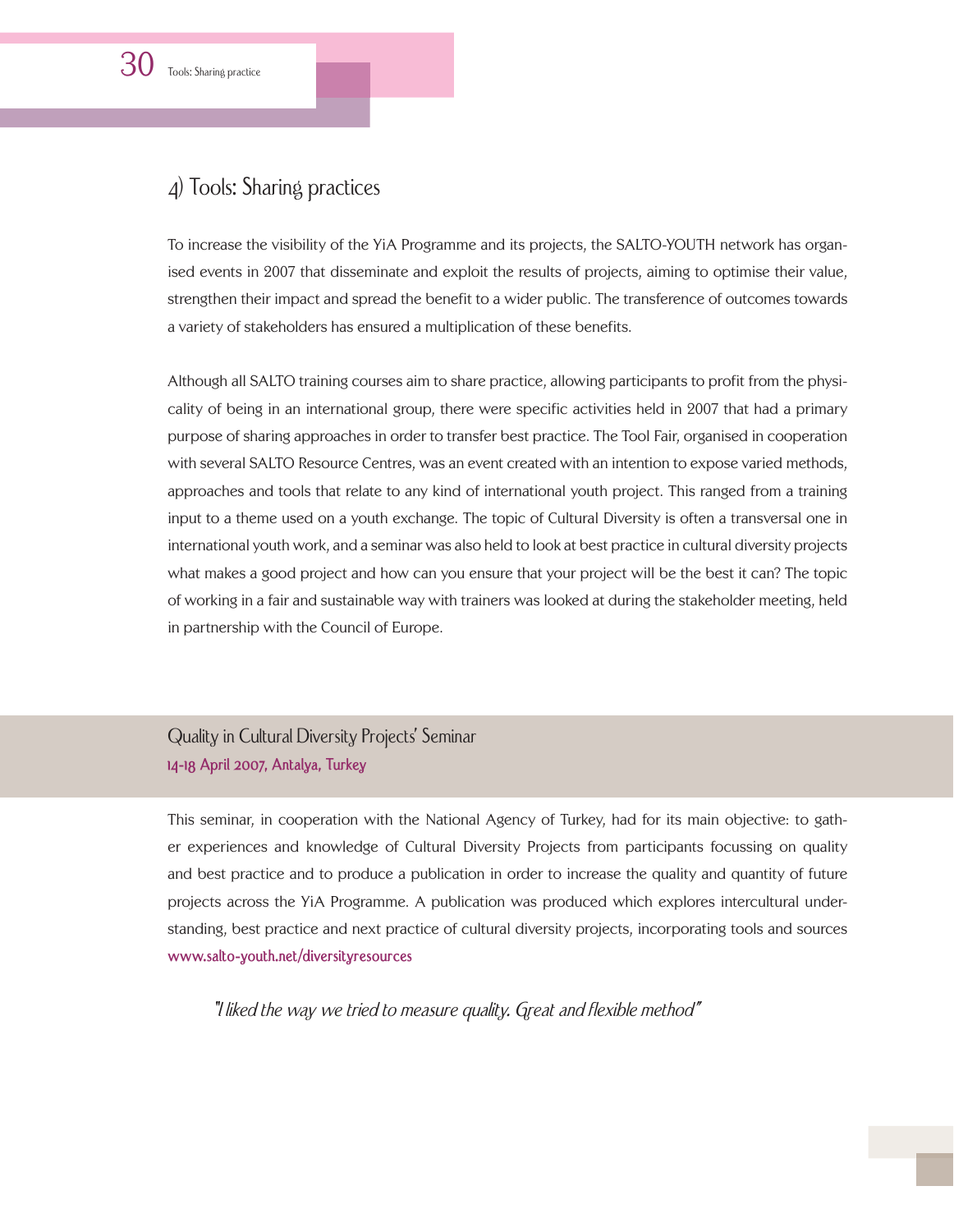Stakeholders meeting on European-level Training of/for Trainers **19-21 June 2007, Budapest, Hungary**

This meeting brought together trainers, youth workers, National Agencies to discuss the strategy for working and developing trainers on an international level. **www.salto-youth.net/totstakeholdersmeeting**

#### TOOL FAIR

#### **12-16 December 2007 Antalya, Turkey**

The TOOL FAIR is a unique event which gives the opportunity to partners, youth trainers, youth organisations to present their tools, to exchange their good educational practices and to reflect on the best means to transfer their competences and how to know. The first edition was in 2006 in Injep (France), the second one has been co-organised by the three regional SALTO Resource Centres,and the Turkish National Agency. More than 60 participants were there. You can read the report here **www.salto-youth.net/toolfair2007**.



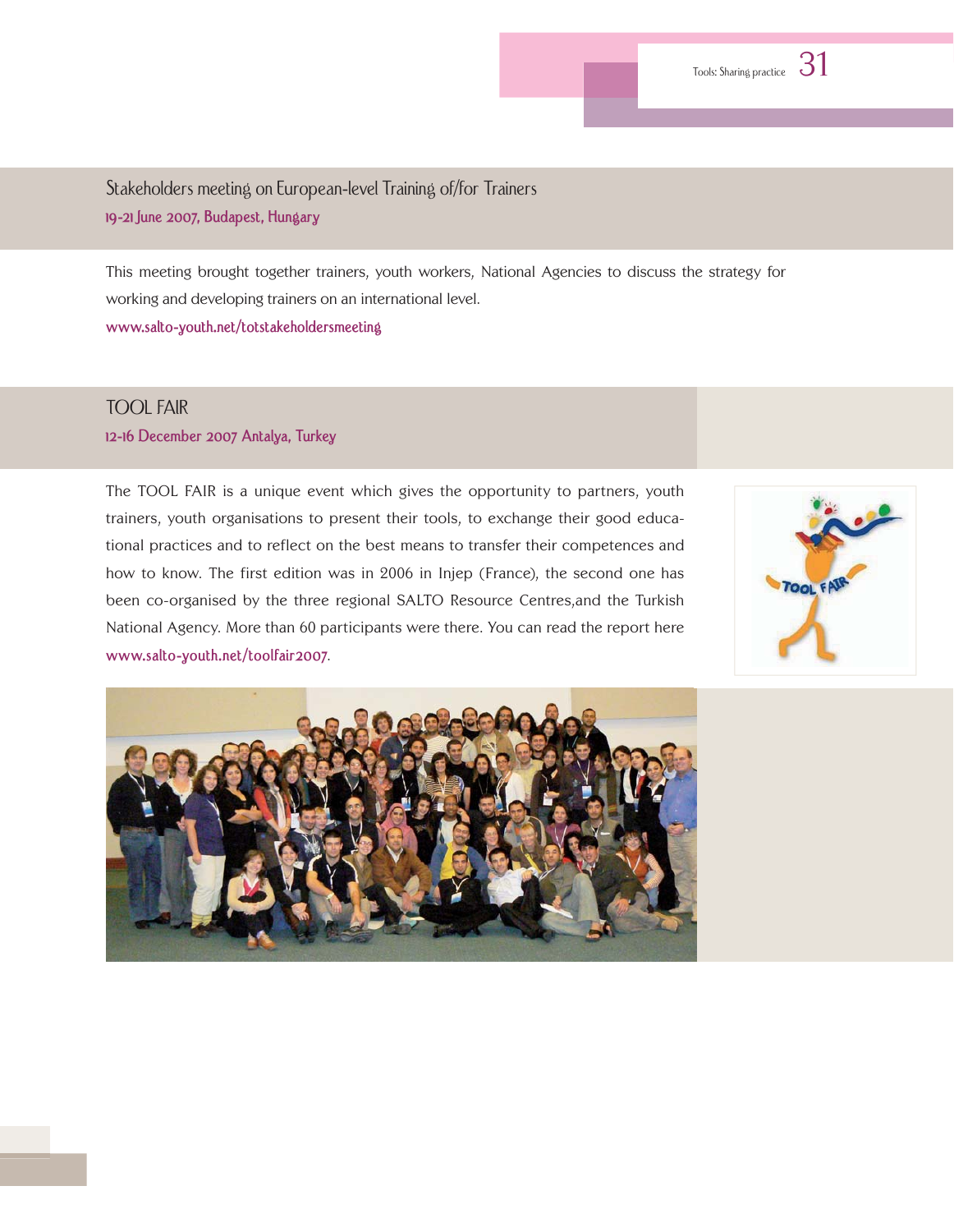## 5) Effectiveness: European Perspective and Policy

#### Reliability: SUPPORT

The European Commission can rely on SALTO for **supportive tasks** such as analysing the NA work-plans and strategies on inclusion, or putting together an annual Training and Cooperation Plan (TCP) to support their activities in one picture: to distil good practice, give recommendations, get an overview, work on coherence and cooperation between different actors in the YiA Programme. Also NAs contact SALTO-YOUTH for support in different priority areas, which can take form of giving them information, being on a course team, suggesting experts/trainers for activities, participate/speak at their events, images and other material for their activities.

SALTO-YOUTH provides support to the European Commission in the organisation and implementation of different events. SALTO-YOUTH can suggest participants to working groups from its huge networks built up via SALTO training courses and other meetings.

Due to its structure and its position, in the last year SALTO-YOUTH has provided opportunities for debate and discussion related to youth policy, impacting on the theme and content of future direction in this area.

#### European Youth Week **3-10 June 2007, Brussels, Belgium.**

In Brussels, there was a centralised event to promote the Youth in Action Programme and European Youth Policies, and to contribute to the structured dialogue with young people. Beside the 7 thematic "debate" working groups, SALTO-YOUTH Participation Resource Centre has been asked by the European Commission to organise creative workshops within the framework of The European Youth Week. The aim was to give the floor to young people to express themselves in an original way about important issues such as social inclusion and cultural diversity. Three different workshops have been offered to 60 young people coming from all over Europe such as music, video and photo.

During the European Youth Week the Commissioner Jan Figel launched Youthpass. The awards that were handed over to selected projects were Youthpass special certificates.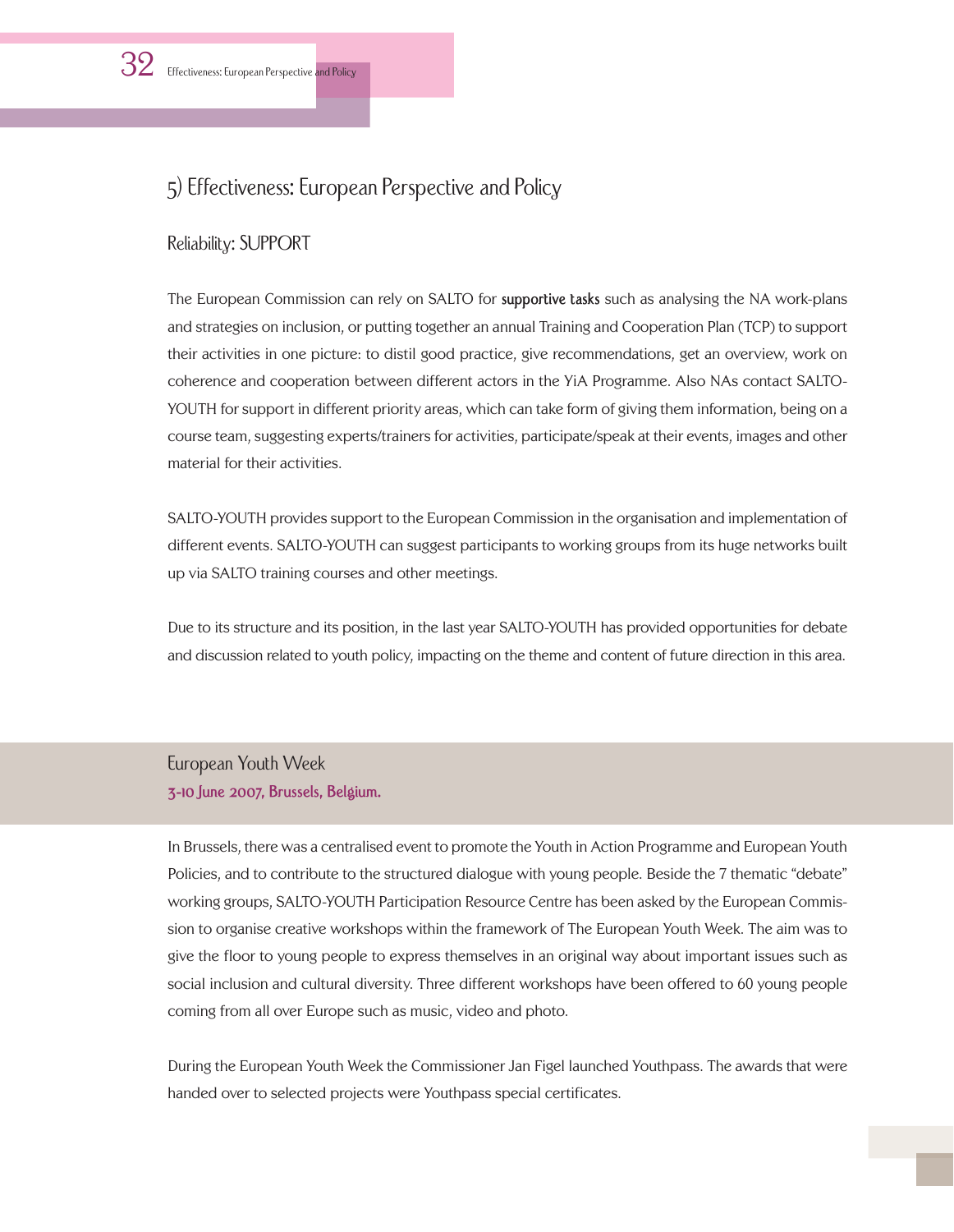"Another world is possible ask yourself why? Why does everytime we try feels like were passed by time; will not wait neither will faith if you wanna make a change; then now it's the time and place to find that special place; where we can keep feeling; that we're here for a reason; i know that life sometimes can feel like a lie; but diversity is the reason that keeps us alive; we humans we're thinking the same thoughts everyday; and we keep on thinking until we get insane; gotta keep looking forward not keep looking back; gotta keep on moving; got to keep it on track; don't know why i'm saying this;don't know if you dare; just embrace each other show that you care."

#### SEMINAR ON YOUTH POLICY IN SOUTH EAST EUROPE

**12-15 September 2007 Trogir, Croatia**

The aims and objectives of the seminar were:

- To gather key stakeholders in the youth field and youth policy from South East Europe and some Council of Europe and EU experts;
- To exchange information and views on the status and developments of youth policy in the region, as well as in the activities of the Council of Europe and the initiatives of the European Commission;
- To discuss the potential fields of future cooperation, that would be of most value to all participants;
- To create stronger networks between governmental representatives, youth workers and youth researchers and organising a structured dialogue between all three parties.

It was organised in cooperation with the Partnership between the Council of Europe and the European Commission. Report available in the SEE Youth 5 magazine.

"It certainly fulfilled all my expectations!"

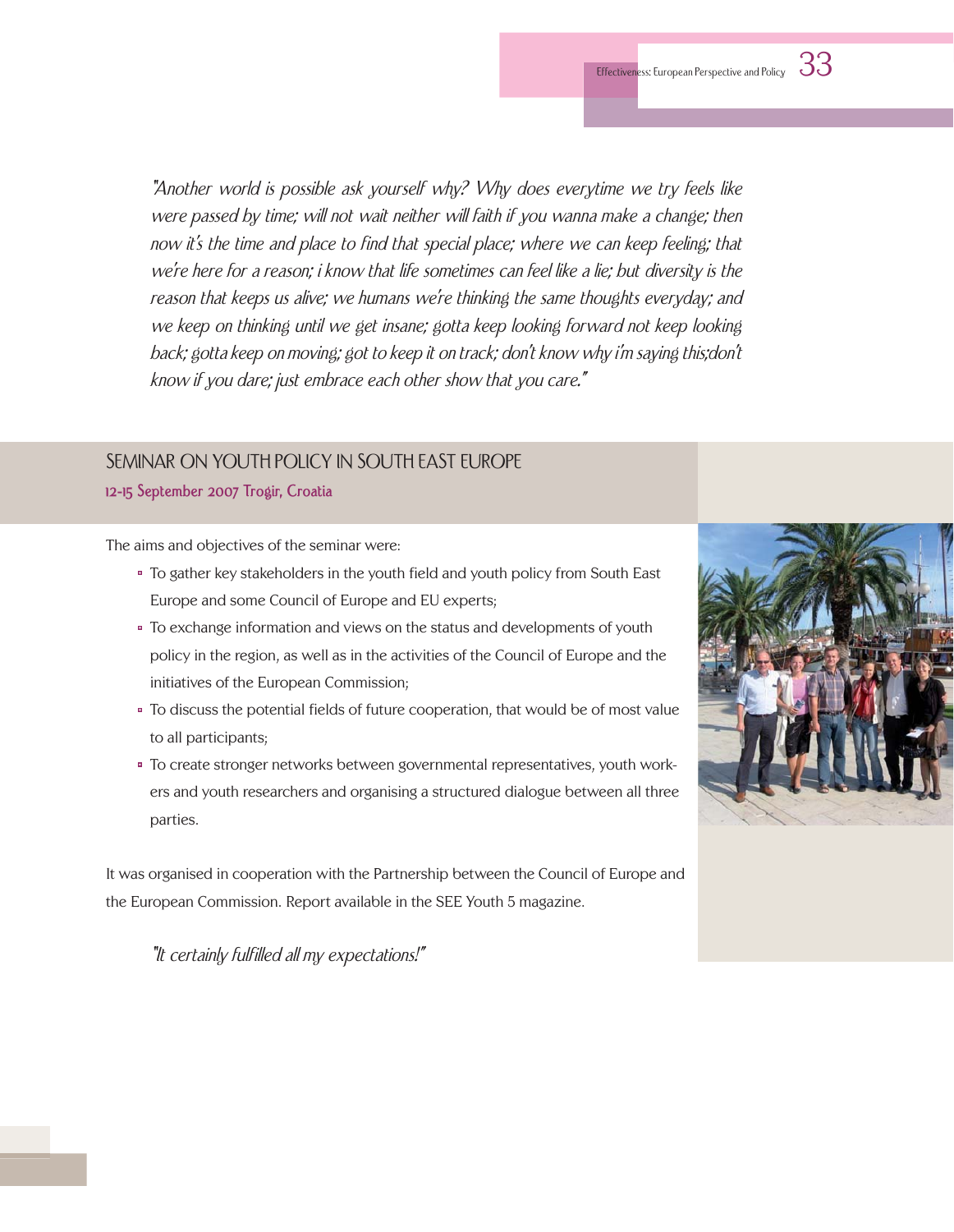International Conference: EU Neighbourhood Policy and Migrations. The role of the Youth in Action and Euromed Youth III programmes. **27 November - 2 December 2007 Tenerife, Canaries Islands**

This conference was organised by the Spanish National Agency of the Youth in Action Programme, the Ministry of Work and social Affairs in Madrid and the local Government of the Canary Islands, on Tenerife. More than 100 people from 40 different countries met: youngsters, youth organizations, youth workers, 6 National Agencies of the Youth in Action Programme, 6 EuroMed Youth Units, university experts and institutional representatives from European Union, the South border of the Mediterranean sea, from the Balkans, from the Eastern Europe and Caucasus area, in order to debate on the role played by the two programmes Youth in Action and EuroMed Youth III within the European Neighbourhood Policy.

**www.salto-youth.net/euromedneighboursreport/**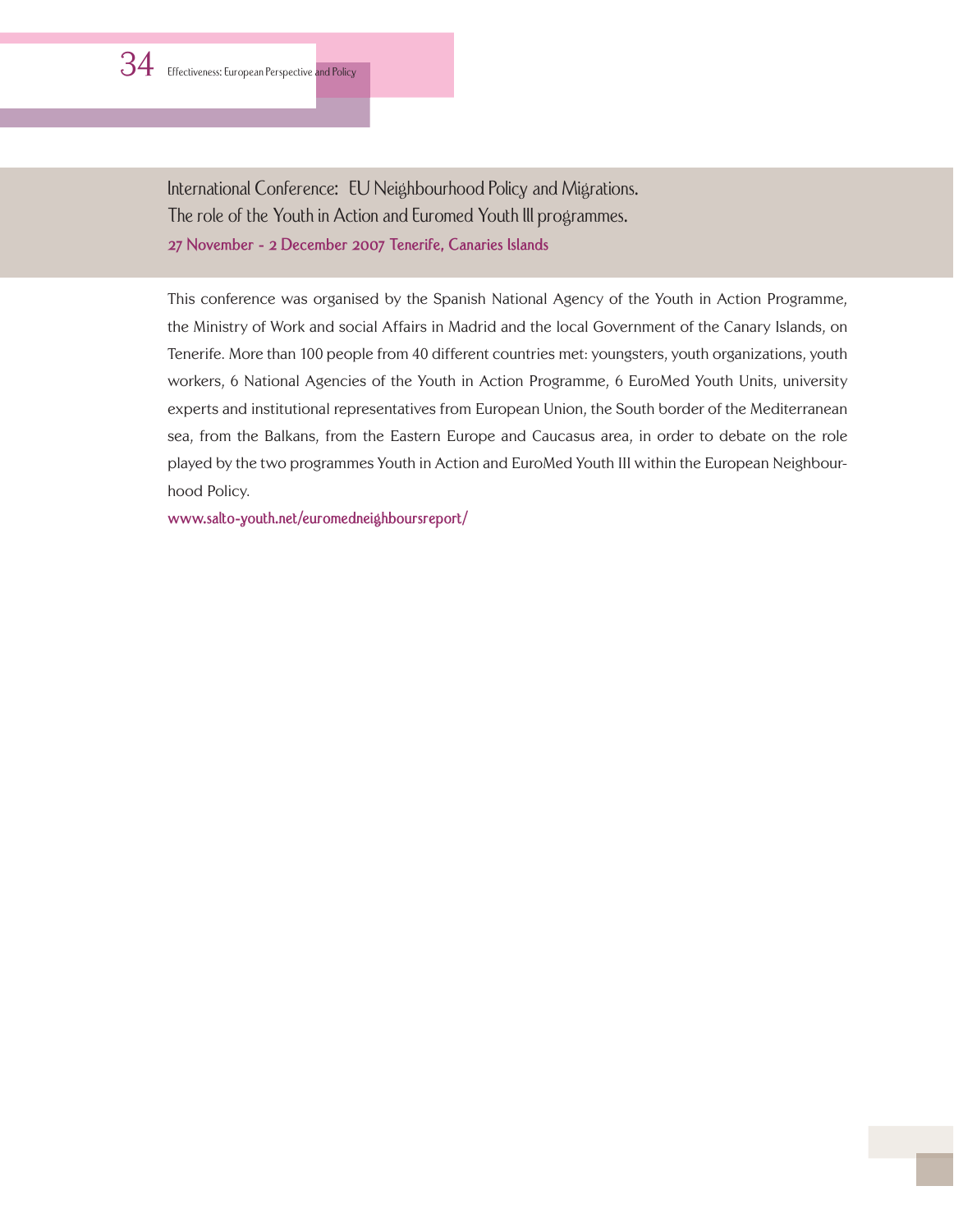### 6) Reinforcement: Structures

SALTO-YOUTH works both reactively and proactively. Since their creation in 2000, SALTO Resource Centres have developed and conceptualised strategies, gathered information, regrouped resources and more importantly, disseminated all this through its networks. SALTOs have come to hold a 'hub' position, at the centre of all parties involved - a central position in between institutions, beneficiaries and their own networks of youth workers.

By supporting National Agencies and other Youth in Action Programme beneficiaries, SALTOs indirectly ensure an efficient and coherent decentralised implementation of the Programme and an optimum achievement of results.

There are many levels of stakeholders that SALTO-YOUTH provides the connection and support towards, ensuring transparency, understanding and cooperation within the frameworks of networks and Agency structures in Europe.

#### Round table on Inclusion **15-16 March 2007, Brussels, Belgium 2007**

The aim was to exchange experience between National Agencies on how they develop an inclusion strategy and to gather tips and hints from their working experience. The final aim was to gather in-depth information for the development of the Inclusion Strategy Booklet and the Inclusion Staff Training. The Inclusion Strategy booklet, called Shaping Inclusion, sets the general frame of strategic thinking, and more in specific on the development of an inclusion strategy. This booklet aims to be user-friendly and a useful tool to develop and improve a national inclusion strategy.

To download from **www.SALTO-YOUTH.net/shapinginclusion/. www.salto-youth.net/inclusionroundtable**

> "In-depth analysis of my own work on inclusion. Very useful to analyse the different steps and to exchange our experience and learn from each other and being inspired by my colleagues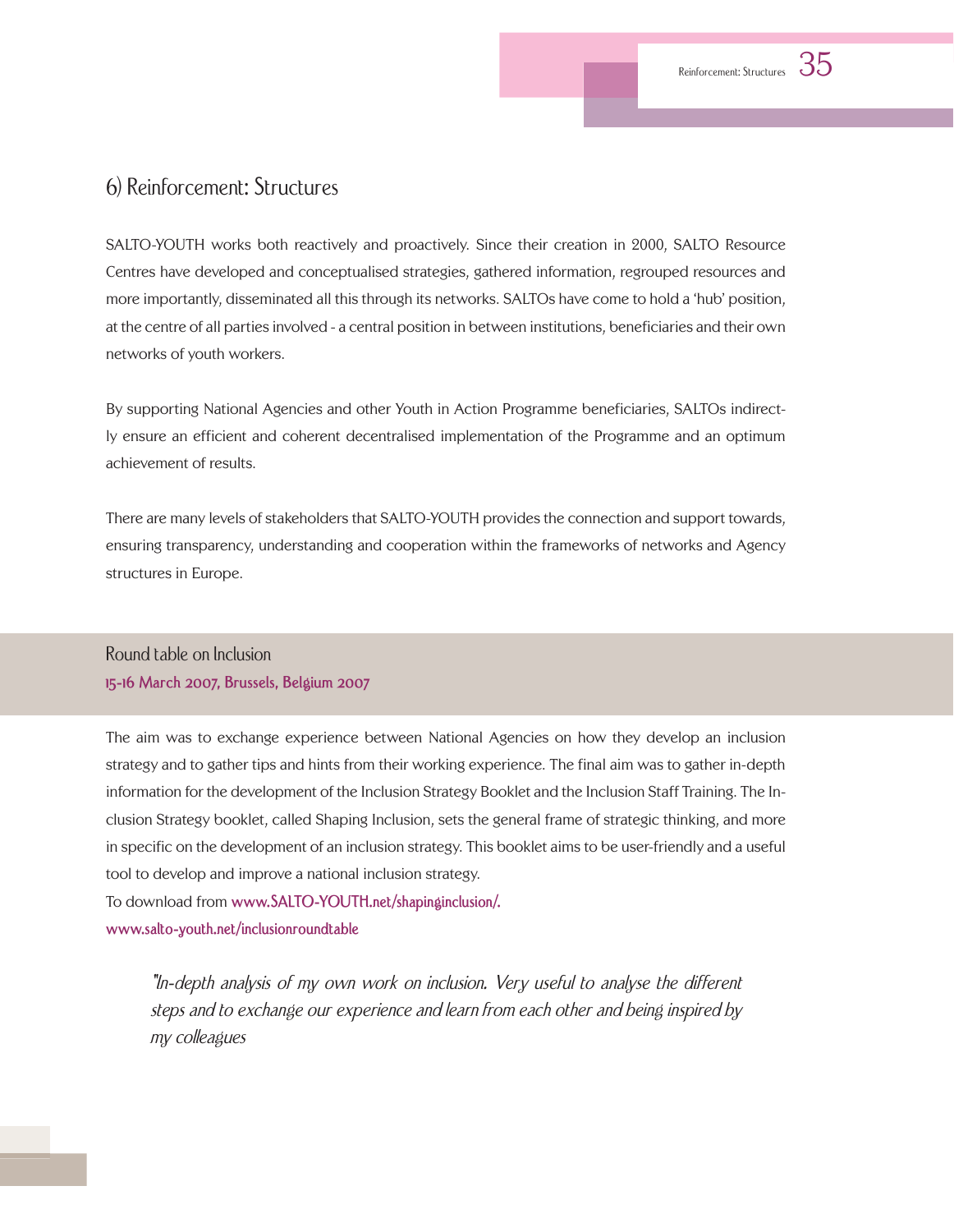

Inclusion staff training **18-22 June, Blankenberge, Belgium**

This training focussed on inclusion officers from National Agencies aiming: to define more clearly the tasks and functions of inclusion officers; explore and comprehend the priority of inclusion in the new YiA Programme and the new Inclusion Strategy; establish common approaches to inclusion topics on EU level; practice and stimulate strategic thinking, particular in relation to inclusion; gather input from NA's and exchange of experience and good practice concerning their inclusion work.

#### "Very useful training, lots to think and talk about"

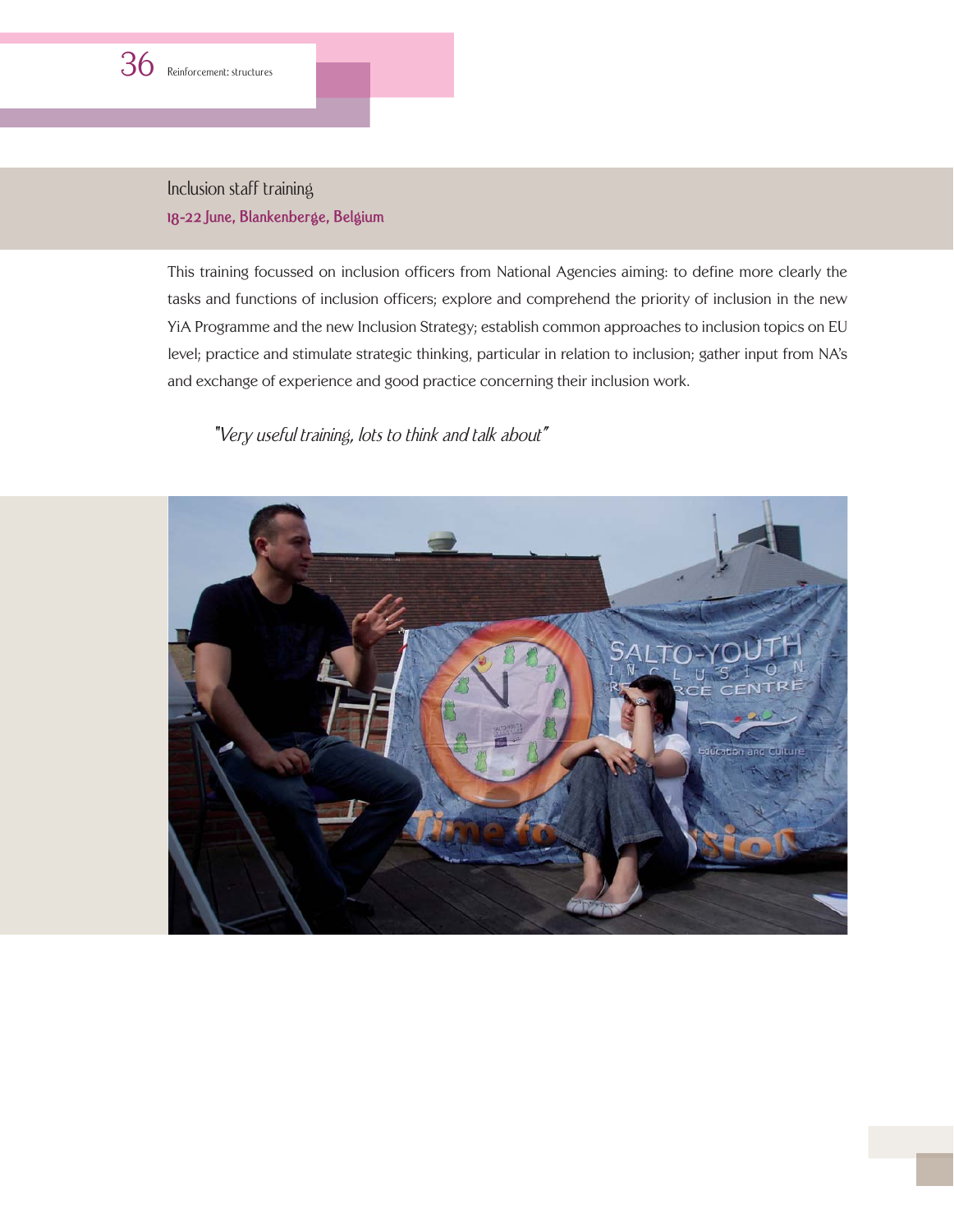## INFORMATION OFFICERS' STAFF TRAINING **2-5 October 2007, Budapest, Hungary**



Staff training/meeting for information/communication officers of the NAs, SALTOs, COM and EACEA. Main focus was on ways to reach out and communicate to target audience, sharing practice and making links. A new page was created on Youthnet for sharing ideas on materials etc.

"Will help me organise good new communication strategy"

## TCP Officers' Seminar **24-27 October 2007, Bonn, Germany**

This seminar brought together representatives from the National Agency structure, their Euromed counterparts, and the SALTO-YOUTH RCs to share plans and projects for future activities.

#### Common SALTO materials



Pens, leaflets and stickers designed for use by all SALTO centres were developed by SALTO Information and shipped out for distribution at activities and events.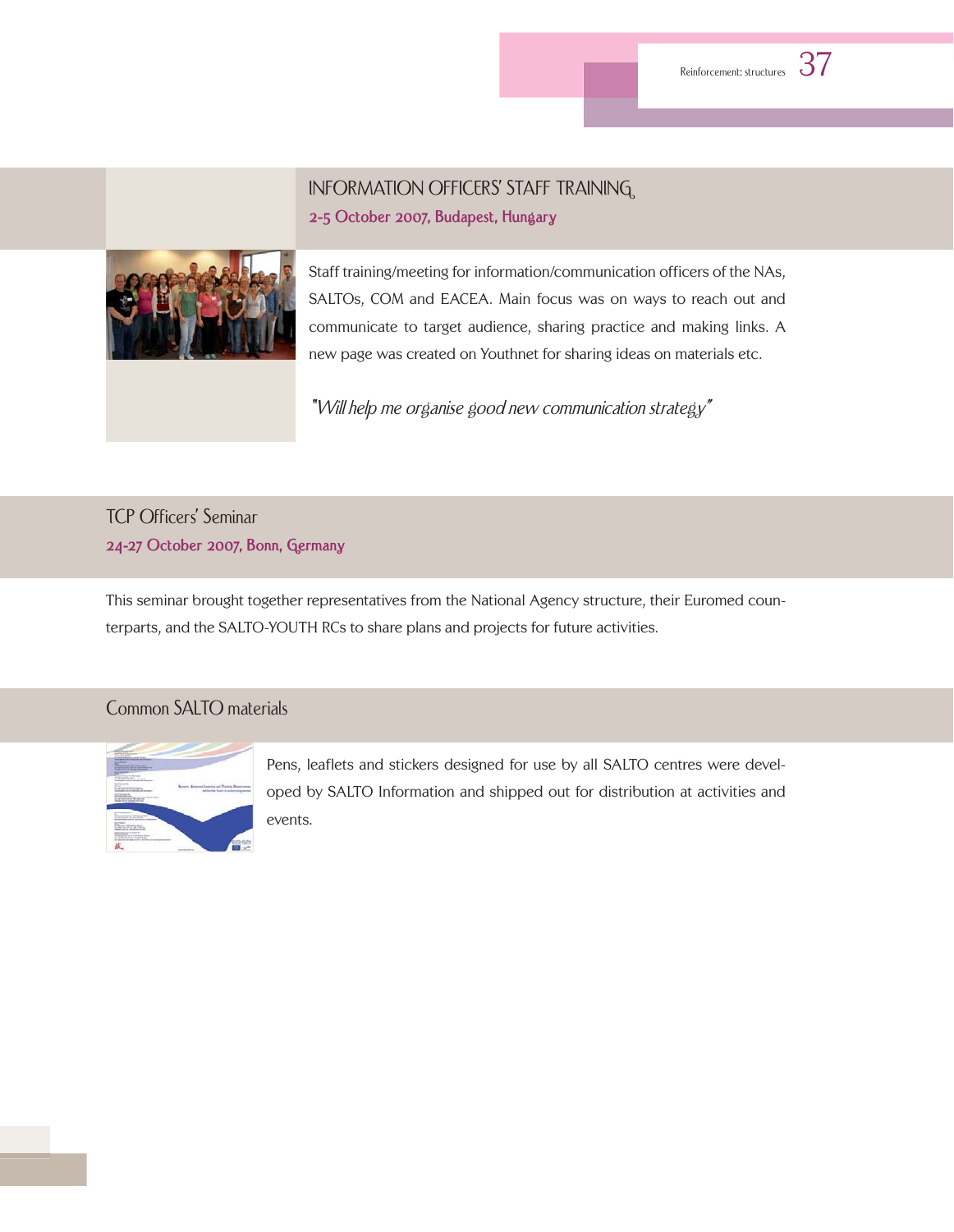## 7) Impact: Knowledge Resource Centres

SALTO-YOUTH acts as "centralised" Knowledge (Resource) Centres to support priority objectives of the YiA Programme by providing support, training and information to all stakeholders of the Programme; to advise innovative project organisers; to store knowledge as a "common memory" for the Youth in Action Programme.

Without SALTO-YOUTH there would be no SALTO-YOUTH.net website. Geared specifically towards a specialised target group of people working in the youth field, there were over a million visits in 2007, equivalent to 85,600 visits per month. SALTO-YOUTH has developed many practical tools for youth workers and trainers that have become indispensable in European Youth Work (Training Calendar, TOY database of trainers, Toolbox of methods).

SALTO-YOUTH also provides Youthnet: an internal communication platform for the staff within the COM/ NA network, which functions as a library for all official documentation from COM concerning Youth in Action; a forum for interagency consultations, vital for effective implementation of Actions 1 and 2; a central up-to-date staff database etc.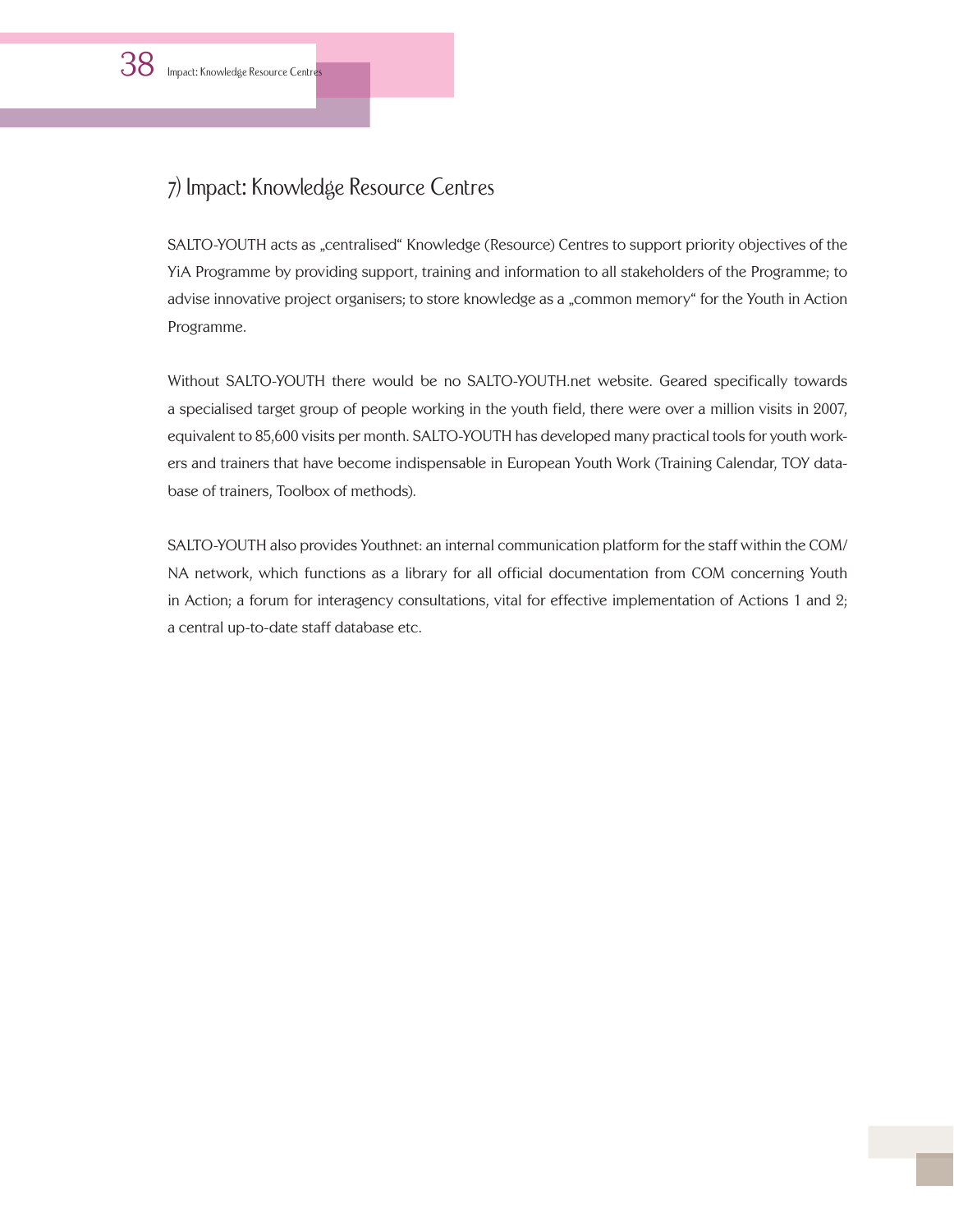## 8) Expertise: Publications

SALTO-YOUTH offers a whole series of European publications on priority areas specifically geared towards youth workers that are working on European level. SALTO-YOUTH developed educational materials and booklets that NAs may not have the financial and human resources for. These booklets, similar to the training courses, cover the blind spots in international youth work landscape. The educational booklets are often based on the SALTO Training Courses to multiply the learning to a wider audience. Regular newsletters and magazines inform a wide and diverse target group of people on what's happening in youth work/YiA Programme in Europe.